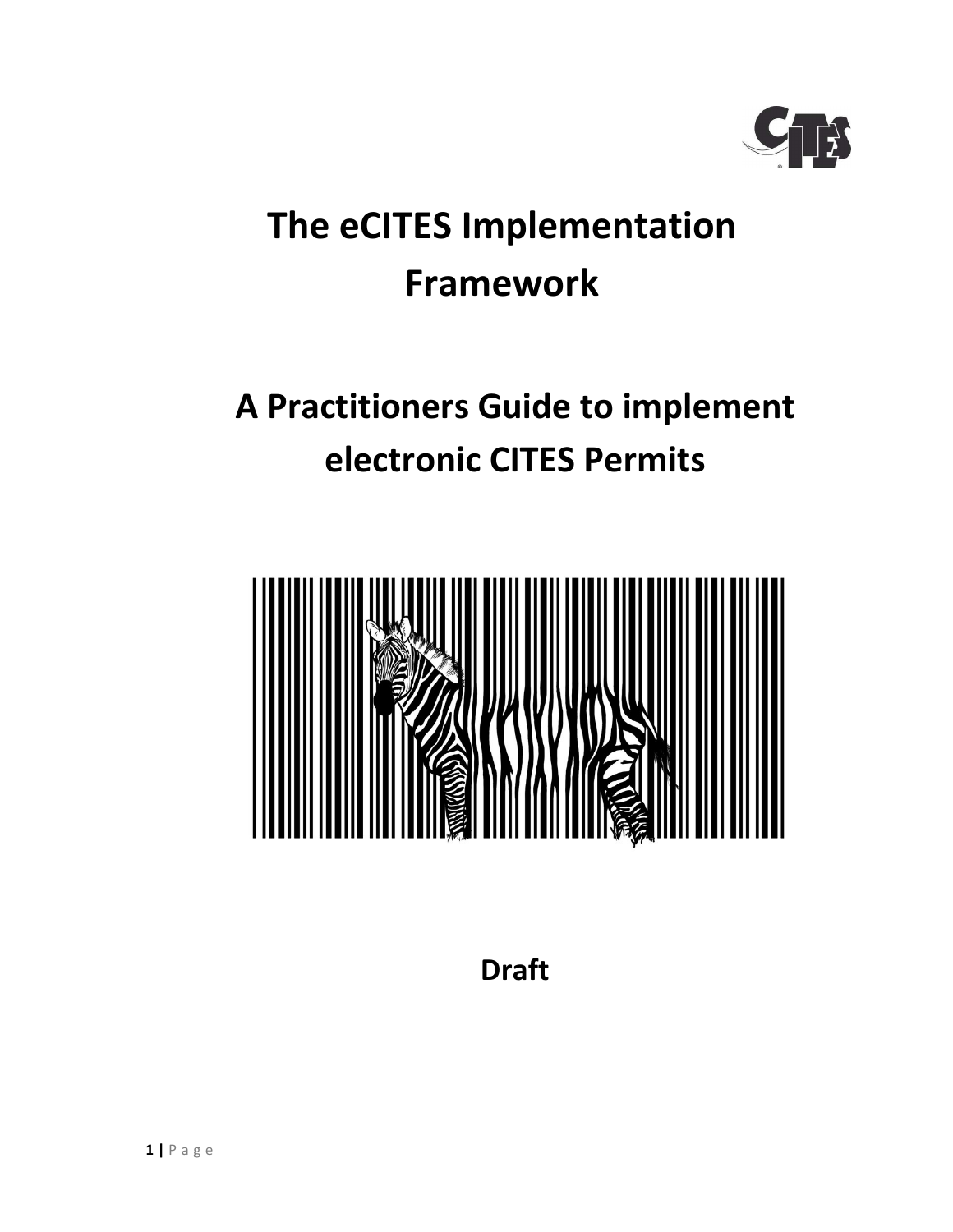# **NOTE**

The designations employed and the presentation of the material in this publication do not imply the expression of any opinion whatsoever on the part of the Secretariat of the United Nations concerning the legal status of any country, territory, city or area, or of its authorities, or concerning the delimitation of its frontier or boundaries.

# **DISCLAIMERS**

The opinions, figures and estimates set forth in this publication are the responsibility of the authors, and should not be considered as reflecting the views or carrying the endorsement of the United Nations, or other organizations that have contributed to this document. This publication is a living document, which will be reviewed and updated periodically. Comments are welcome. Mention of specific names and commercial products and services does not imply the endorsement of the United Nations. The use of this publication for any commercial purposes, including resale, is prohibited, unless permission is first obtained from UNEP. Request for permission should state the purpose and the extent of the reproduction. For noncommercial purposes, all material in this publication may be freely quoted or reprinted, but acknowledgement is required, together with a copy of the publication containing the quote or reprint.

# ACKNOWLEDGEMENTS

This document was prepared by Markus Pikart, with support from Haruko Okuso, Chief of the Knowledge management and Outreach Services of CITES. CITES would also like to the following experts who contributed in their private and professional capacity to make this publication possible: Francis Lopez (Philippines), Eva Chang (Singapore), Henrique Anatole Ramos (Brazil), Ilse Kiessling (Australia), Constantin Chiuta (UNCTAD), Nicolas Popa (UNCTAD), Frans van Diepen (Netherlands), Mathias Loertscher (Switzerland), Kelly Malsch (UNEP).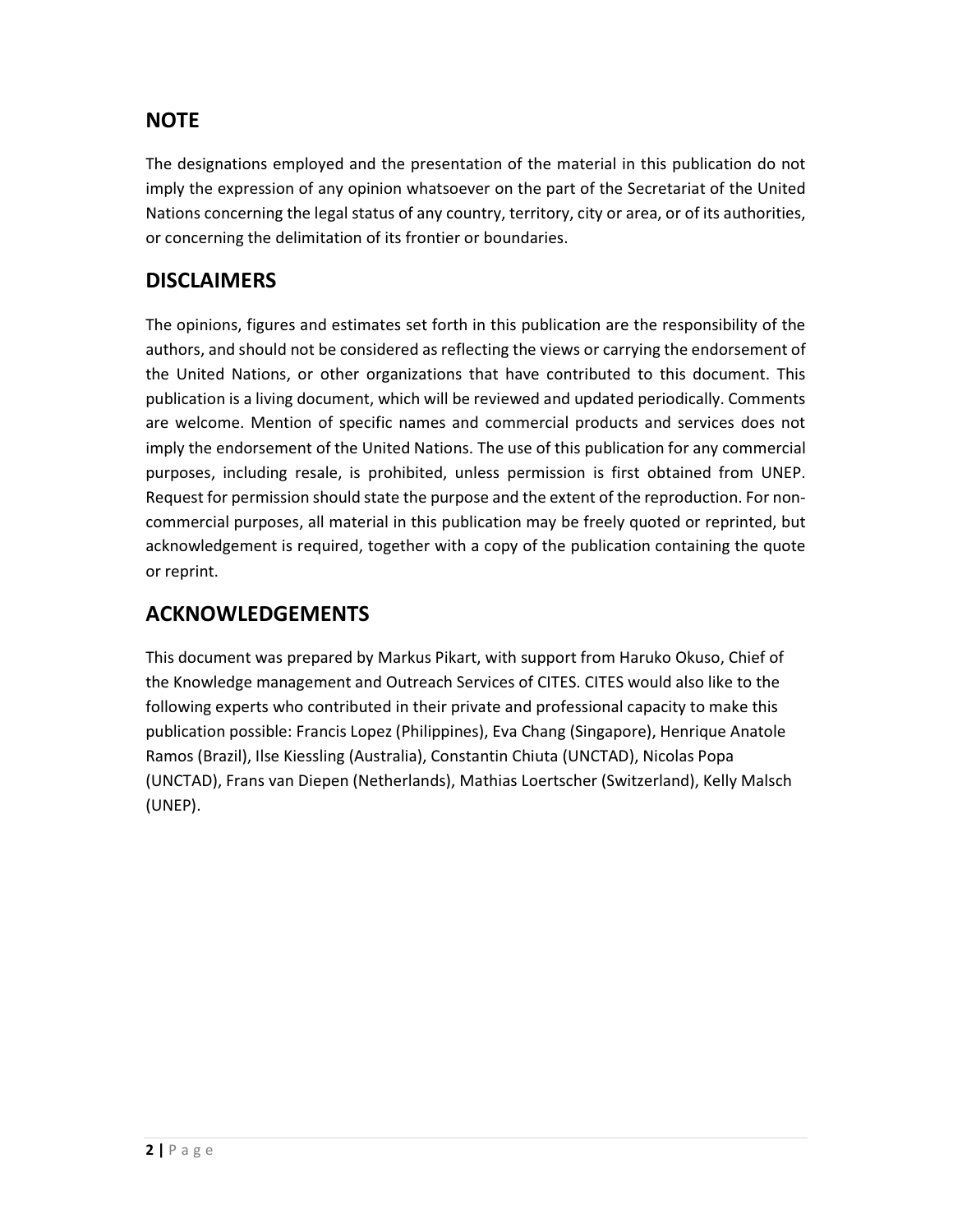# Table of Contents

| 4 ePermit: Simplified and automated application and issuance of permits11     |  |
|-------------------------------------------------------------------------------|--|
|                                                                               |  |
|                                                                               |  |
| 7 eXchange: Exchange of electronic permits between Management Authorities  23 |  |
|                                                                               |  |
|                                                                               |  |
|                                                                               |  |
|                                                                               |  |
|                                                                               |  |
|                                                                               |  |
| Annex 1 Strategy for migration from paper permits to electronic permits33     |  |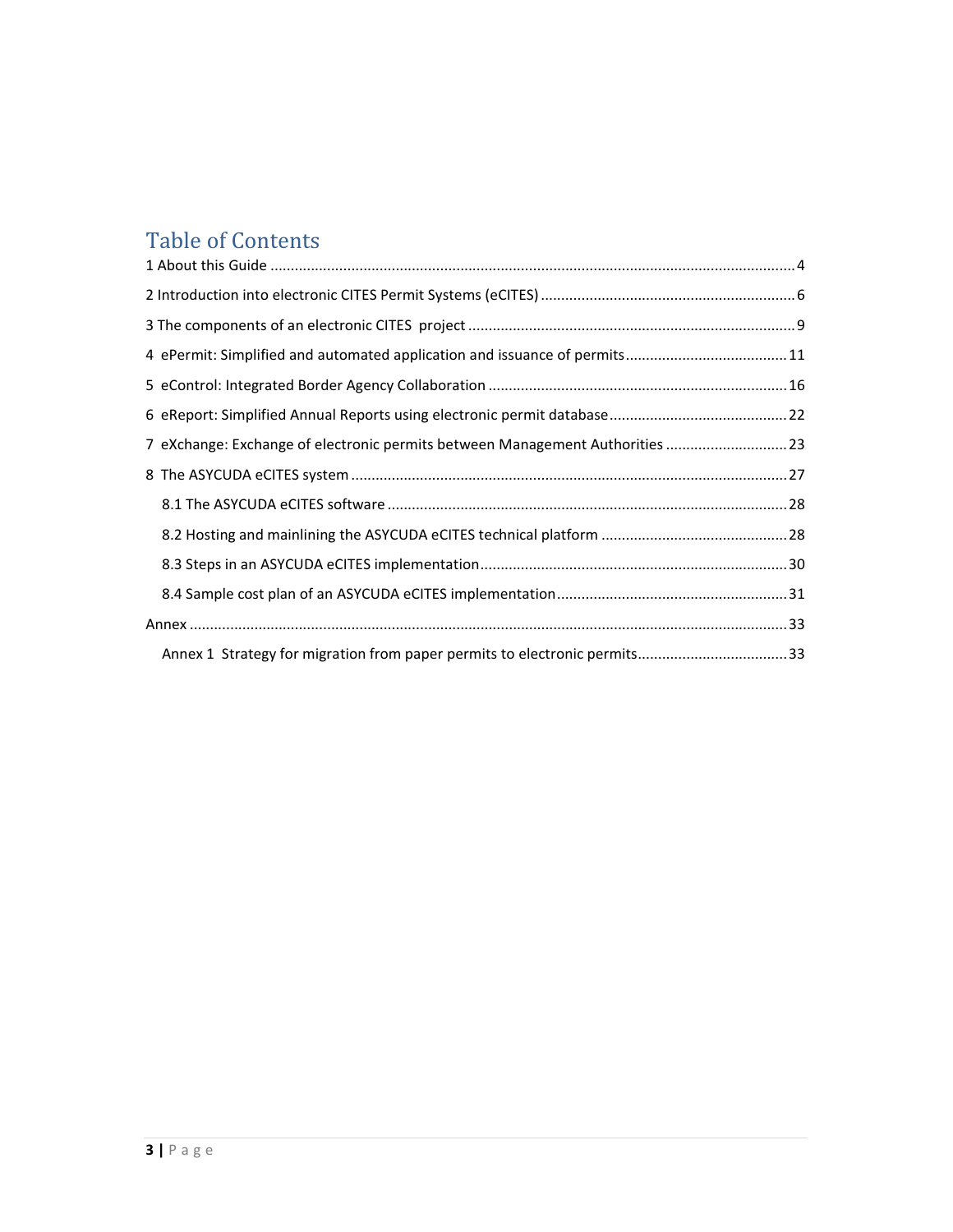## 1 About this Guide

Electronic CITES permits together with simplified and automated trade procedures will provide business opportunities for compliant traders. It will help governments to better target their inspections and identify those actors that break the law. CITES Management Authorities will be able save time and resources for checking and issuing permits, dedicate time for other important tasks in implementing the Convention and provide better services to traders. The CITES Stakeholders will benefit from faster and more robust reporting and better data to decide on non-detriment findings. The exchange of electronic permits and information across borders will increase transparency and prevent use of fraudulent permits.

The Guide presents a Framework to plan and manage the implementation of electronic CITES permits. The Framework divides the project into easily manageable sub projects which can be implemented in a stepwise approach. It helps project managers to better plan and oversee the implementation of CITES permitting systems, thus reducing project time, costs and risks.

The eCITES Project Framework is a component of a set of instruments, tools and capacity building activities that the Secretariat and the CITES Working Group on ePermitting provide to Parties. The Secretariat hopes that these tools will lead to fast and wide spread adoption of CITES electronic Permitting systems in the near future.

### Target Audience

This guide is intended to serve project managers and decision makers in Government agencies, in particular from Management Authorities, the Scientific Authorities, Customs and the related Ministries to design, plan and implement projects for CITES ePermitting systems.

### Outline of this Guide

The chapters in this Handbook are as follows:

Chapter 1 explains the purpose and the target audience of this Guide.

Chapter 2 presents the context of an eCITES project and the purpose of the Project Implementation Framework.

Chapter 3 describes the four main Business areas that the ePermit system shall automate and improve. These four areas are described in further detail in Chapters 5 to 9.

Chapter 4 discusses the tasks for implementation of electronic request for CITES permits, inspection, issuance of (electronic) permits and electronic payment.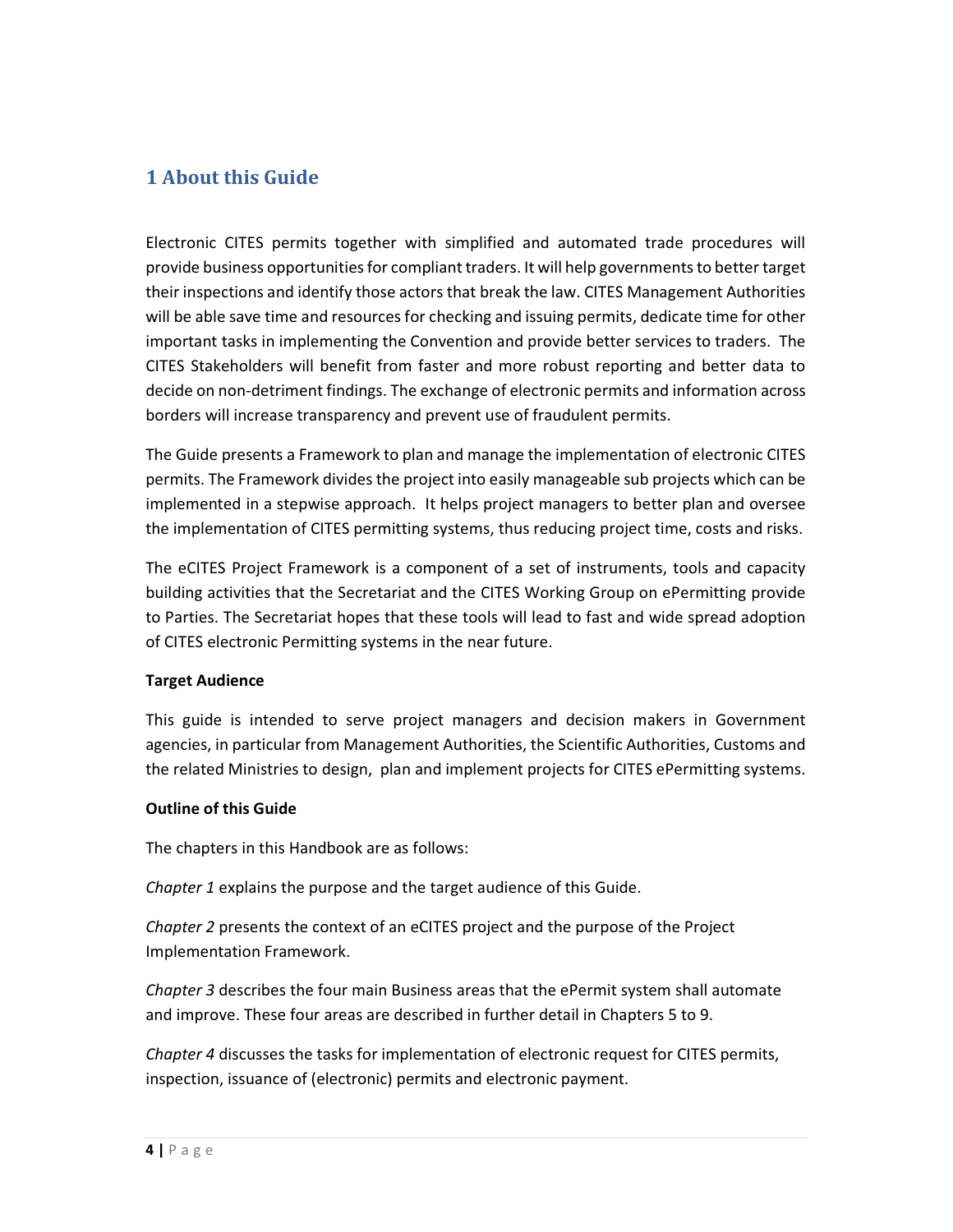Chapter 5 discusses the tasks for exchange of electronic Permits with Customs and other regulatory bodies, automated risk management and for improved control and statistics.

Chapter 6 explains the tasks for automated generation of annual trade reports.

Chapter 7 introduces into the current preparations to exchange electronic Permit information (EPIX) between Management Authorities of different countries.

Chapter 8 provides information on ASYCUDA eCITES, an off the shelf software solution for electronic CITES permits.

Annex 1 discusses strategies for migrating from paper to electronic CITES permits.

### References to literature and best practice

This Guide incorporates many international recommendations and best practice for cross border trade as well as guides and training materials. It uses in particular the UN/CEFACT Recommendations for Single Window Implementation<sup>1</sup>, data simplification<sup>2</sup> and consultation approaches between Government and Trade<sup>3</sup>. UNECE and UNESCAP developed the UNNExT Guide for implementation of UN/CEFACT messages in Agriculture Trade<sup>4</sup> which provided valuable contributions to this Guide. UNECE also developed a Guide on development if high level project plans for Facilitation Projects<sup>5</sup>. Finally this s Guide was reviewed by experienced project managers whose contributions are integrated in this document. The CITES Secretariat plans to update this Guide as new experiences in implementing electronic CITES permits become available.

-

 $1$  Recommendation N°. 33 - Single Window Recommendation

<sup>&</sup>lt;sup>2</sup> Recommendation N°. 34 - Data Simplification and Standardization for International Trade

<sup>&</sup>lt;sup>3</sup> Recommendation N°. 40 - Consultation approaches Best Practices in Trade and Government Consultation on Trade Facilitation matters

<sup>&</sup>lt;sup>4</sup> Implementing UN/CEFACT eBusiness standards in agriculture trade (ECE/TRADE/428)

<sup>&</sup>lt;sup>5</sup> Guide to Drafting a National Trade Facilitation Roadmap (ECE/TRADE/420)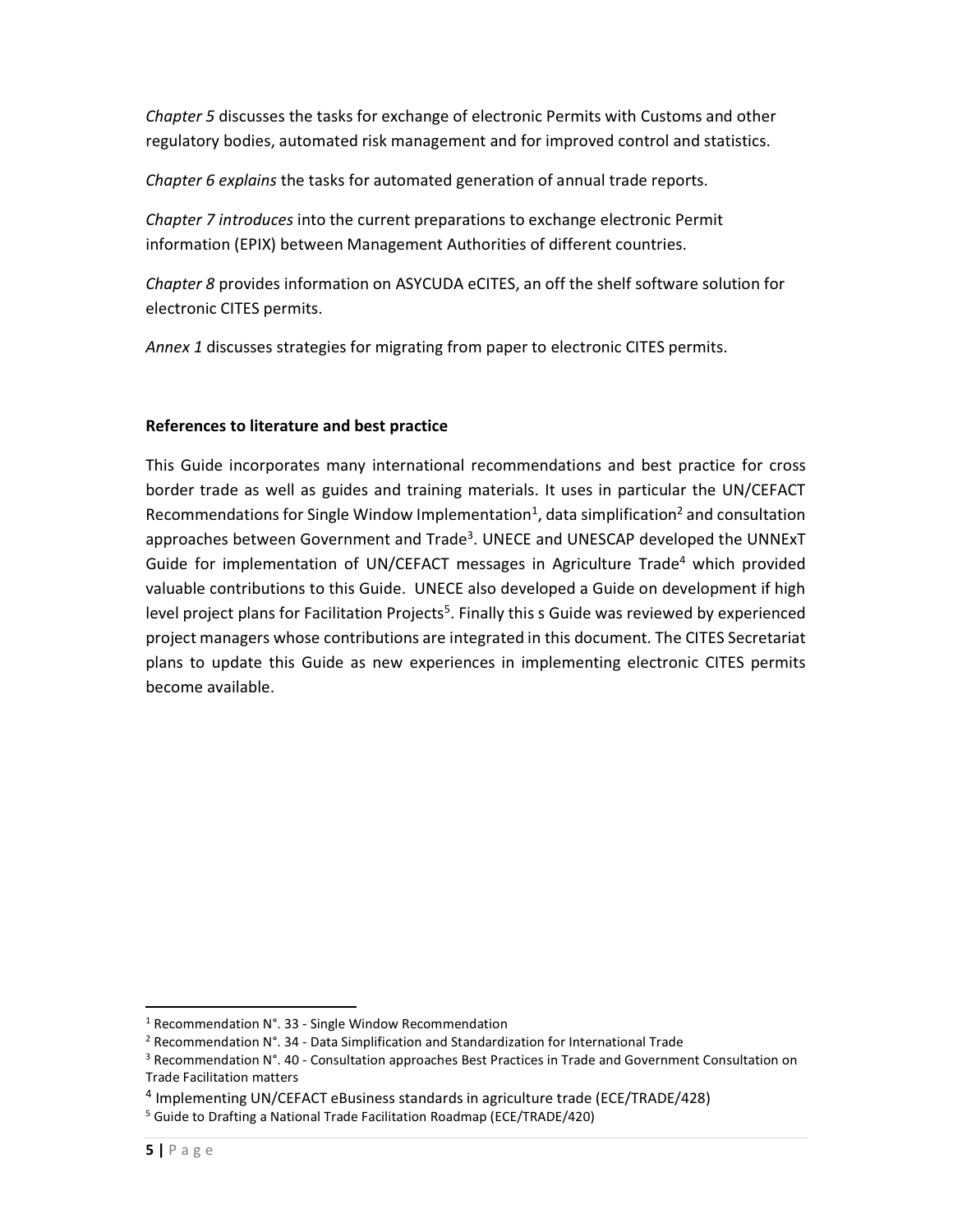# 2 Introduction into electronic CITES Permit Systems (eCITES)

#### Objectives of an electronic permitting system

Automation of business processes and information exchange through electronic documents is an important instrument to simplify trade and improve the application of national and international rules and regulations. World-wide Government administrations and traders are implementing electronic Business solutions to simplify and automate information exchange in the international supply chain, to better work together using eBusiness technology and to make trade more efficient and safe.

Many countries are now implementing Single Windows to strengthen regulatory control of Government agencies, to improve collaboration and information exchange and to provide better services to legitimate trade. A major component of a Single Window implementation is the transition from paper documents to electronic documents.

A Single Window is a facility to exchange electronic information for export and import clearance. The purpose of a Single Window is to coordinate the activities of Government agencies in import and export control, to simplify procedures, improve regulatory control and to facilitate trade. Single Window is one of the measures that Governments are committed to implement under the (draft) WTO Trade Facilitation Agreement.

The concepts of paperless trade and Single Window are not limited to the introduction of information technology and paperless trade. Rather information technology and paperless trade are considered as means to improve trade procedures and collaboration of stakeholders. The objective is an overall improvement of the trade processes, using information technology as a driver to facilitate trade for legitimate traders and to strengthen trade regulations and control.

Therefore the scope of a project for electronic CITES permits is not restricted to the issuance of electronic CITES permits. The final objective of the implementation of electronic CITES

#### Definition eCITES

Implementation of electronic CITES permits (eCITES) is a project to simplify and automate business processes and establish collaboration of stakeholders through exchange of electronic information for an improved implementation of the CITES Convention.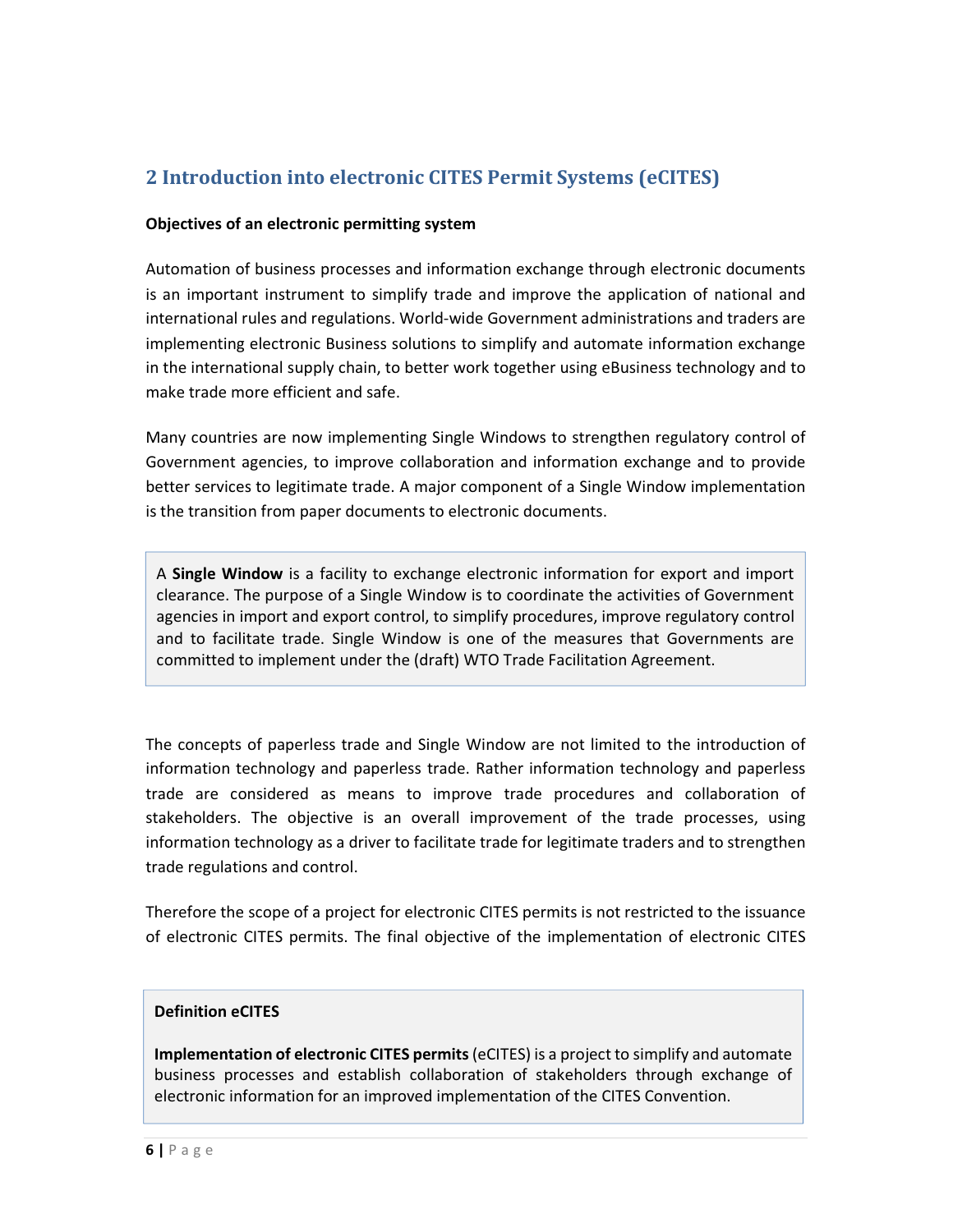permits is to improve and automate all business processes related to CITES permit issuance, exchange, control and reporting.

An electronic CITES permitting system in its final implementation stage should support the following business processes:

- Automated permit request and issuance including electronic requests of permits by traders, scheduling of inspections, recording of inspection results and issuance of permits to simplify procedures, reduce transaction time and make best use of the resources of the management authority
- Electronic payments of fees to increase revenue and reduce opportunities for corruption
- Electronic information exchange and workflow between government agencies, in particular between the Management Authority and Customs to strengthen controls
- Implementation of modern risk management methods based on past compliance of traders which may lead to preferential treatment of compliant traders
- Exchange of trusted and up-to-date permit information between authorities in the exporting and importing country
- Automated generation of data for annual trade reports and other relevant reports

It is evident that such a comprehensive project cannot be implemented in a single, one-time approach. Rather it is advisable to break the overall project into smaller, manageable subprojects, each with its own objectives and specific value for the stakeholders. Parties can then implement their electronic permitting system in a stepwise approach.

This step wise approach significantly reduces the implementation risks and required resources and allows the country to adapt the project implementation to the time required for reforms in government agencies and the private sector.

### eCITES Project Framework to develop the national Master Plan

This Guide is based on recognised international best practice and experiences made in Single Window and eBusiness projects and has been reviewed by international experts and senior project managers. Guidance provided in this document is generic in the sense that it will be beneficial in a "typical" eCITES project.

Project managers need to keep in mind that every project is different and needs to respond to the specific requirements and conditions in the implementing country. Therefore the impact of any recommendation given in this Guide should be assessed and validated in the light of the specific situation in the country and adapted as required. The outcome of this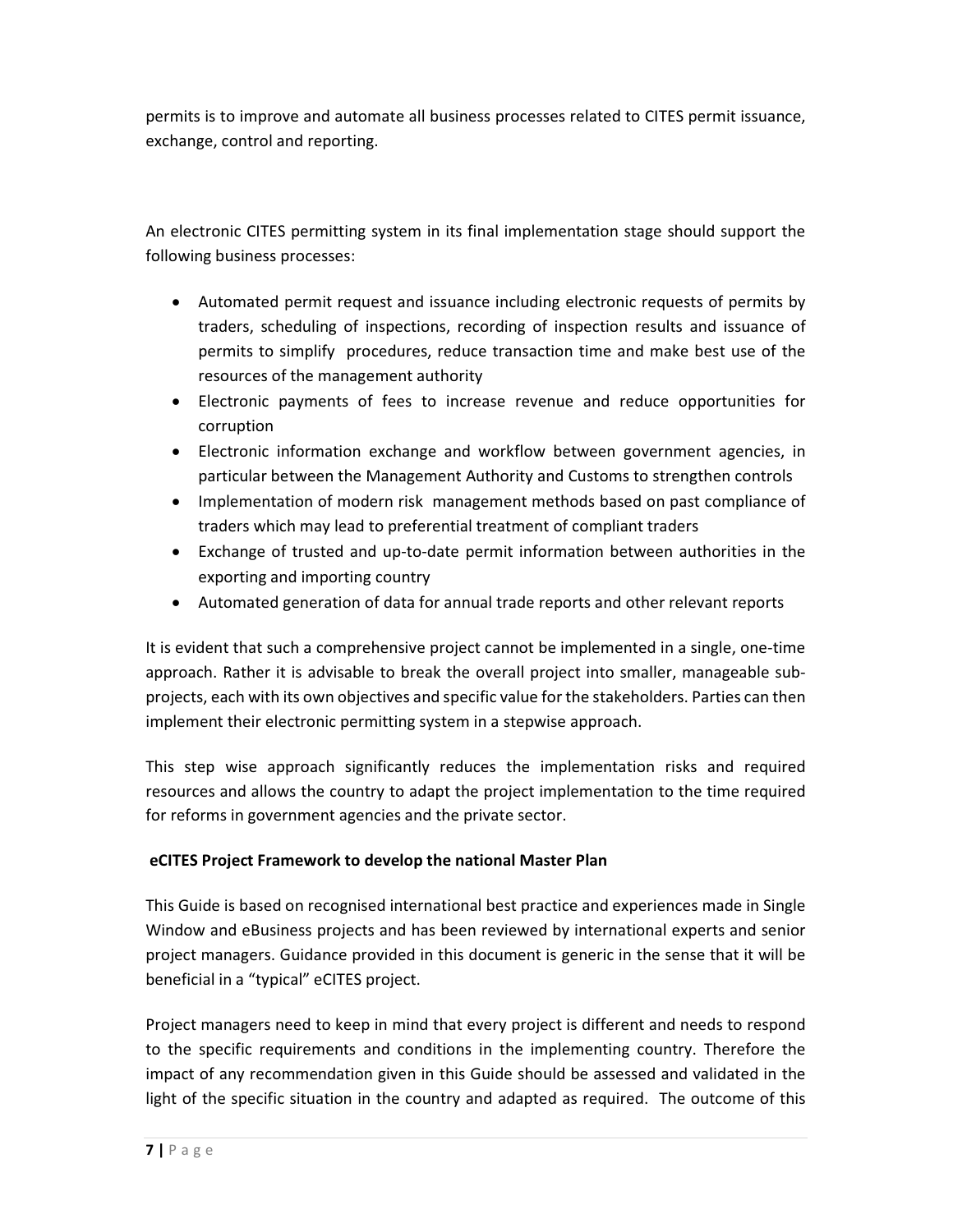review should be captured in a high level project plan for the eCITES implementation in the country. The Secretariat can provide assistance in developing such a project document

### Recommendation to draft an eCITES Project Master Plan

A high level project implementation plan (master plan) should be developed prior to the implementation. The master plan shall insure that all stakeholders have a common understanding of the work to be undertaken. The plan should identify the objectives of the project, the project phases and activities, the expected improvements for the stakeholders, Key Performance Indicators to measure implementation success and the envisaged governance structure for the project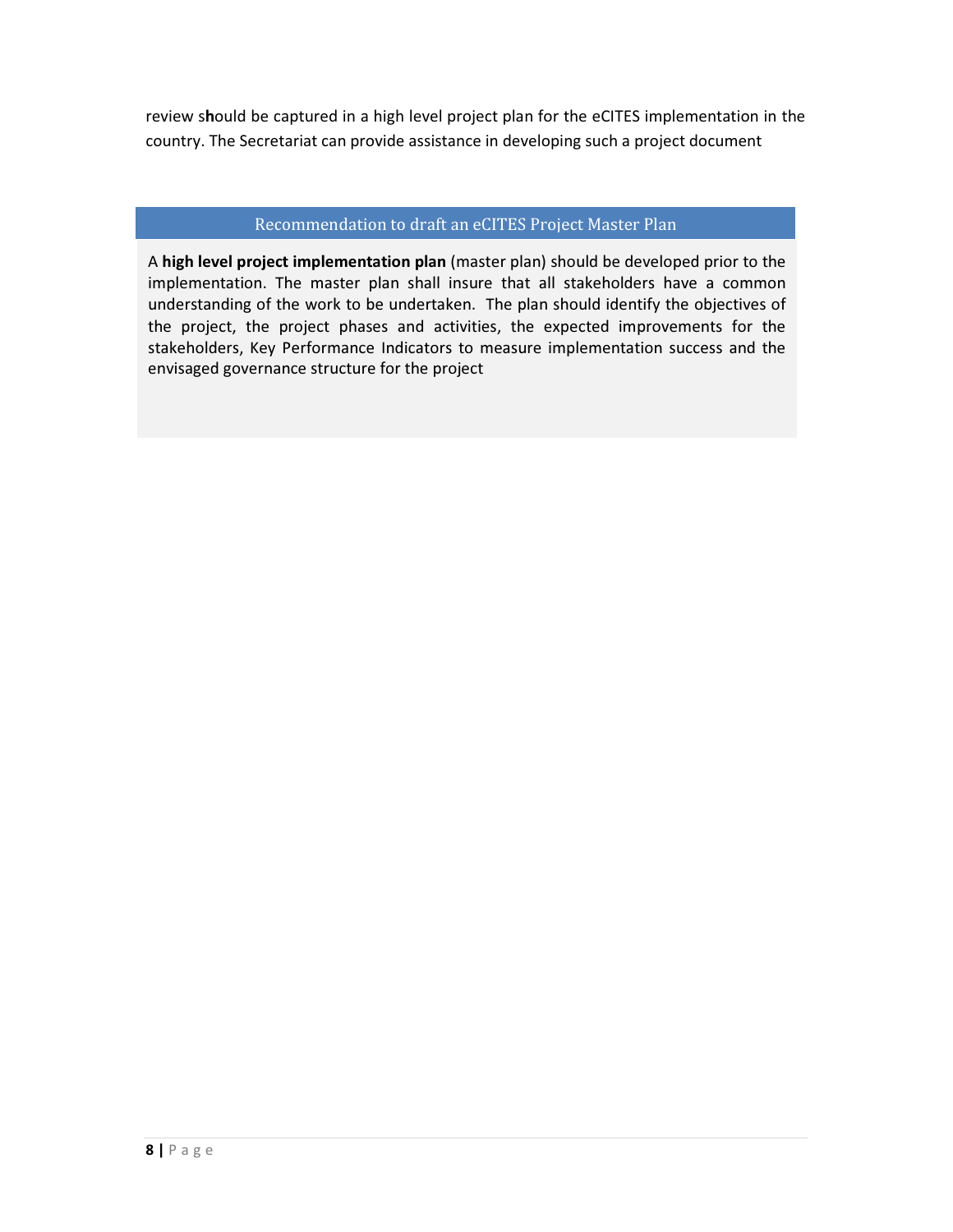# 3 The components of an electronic CITES project

Implementation of electronic CITES permitting system means that all procedures relating to the processing of the CITES permit such as request for a permit, inspection of the consignment, issuance of the permit, checking of the permit during the export and import procedure, cross border exchange with other management Authorities and generation of CITES annual reports and trade statistics are supported by the eCITES system.

An eCITES system should be implemented in a phased implementation approach, were each phase automates a specific area of business processes. The implementation of all areas provides a complete automation of the CITES permit processing.

We have structured the implementation process into four sub projects with related business processes and stakeholders:

- 1. ePermit Simplified permit issuance: This pillar provides automation mainly between the CITES Management Authority and the exporters and importers. It automates business processes related to request of permits by traders, assessment of risks and scheduling of inspection, logging of inspection results, issuance of permit including electronic records of the permits and electronic payment of fees.
- 2. eControl Border agency collaboration for better controls: This pillar implements automated procedures between the Management Authority and other control agencies, thus providing automation on the national level. This includes exchange of permit data with Customs and other border agencies, use of electronic risk management techniques, improved data validation and Single Window integration of permits.
- 3. eReport <sup>6</sup>- Automated reporting: This pillar implements automated exchange of data Management Authority and the CITES Secretariat to meet annual reporting requirements.
- 4. eExchange electronic permit exchange with other countries: This pillar implements automated exchange of electronic permits between CITES trading countries. It automates business processes for cross border exchange of permits for secure and integrated management of the trade transaction between the exporting, importing and transit countries.

<sup>&</sup>lt;sup>6</sup> The business processes for eReport and eExchange solutions are currently developed by WCMC and the CITES Secretariat. Therefore we do not provide a description of the implementation of these steps at this moment.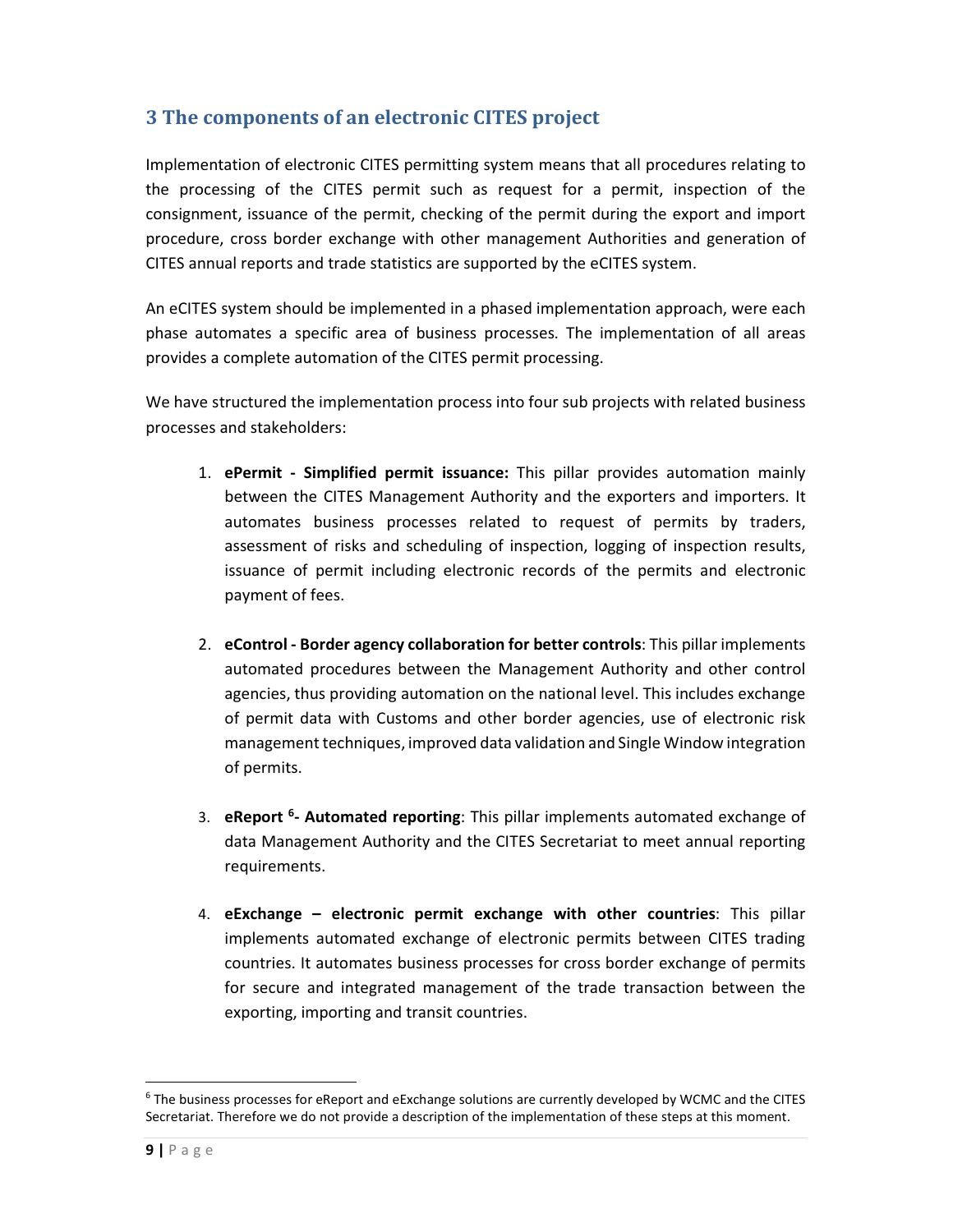

Figure 1 Summary of the main project components in the implementation of a CITES ePermitting system

It is suggested to implement the national eCITES system in the sequence described above, starting with the ePermit and then eControl system followed by the eReport and eExchange systems.

In the following chapters we will describe in more detail each of these four project components. For each component we will start with a short summary of the activities to be implemented. We then group these activities into different steps which can be implemented as sub-projects and discuss important aspects for the project management. We conclude each chapter with a set of recommendations for the project managers both with regard to technical and non-technical (managerial) aspects.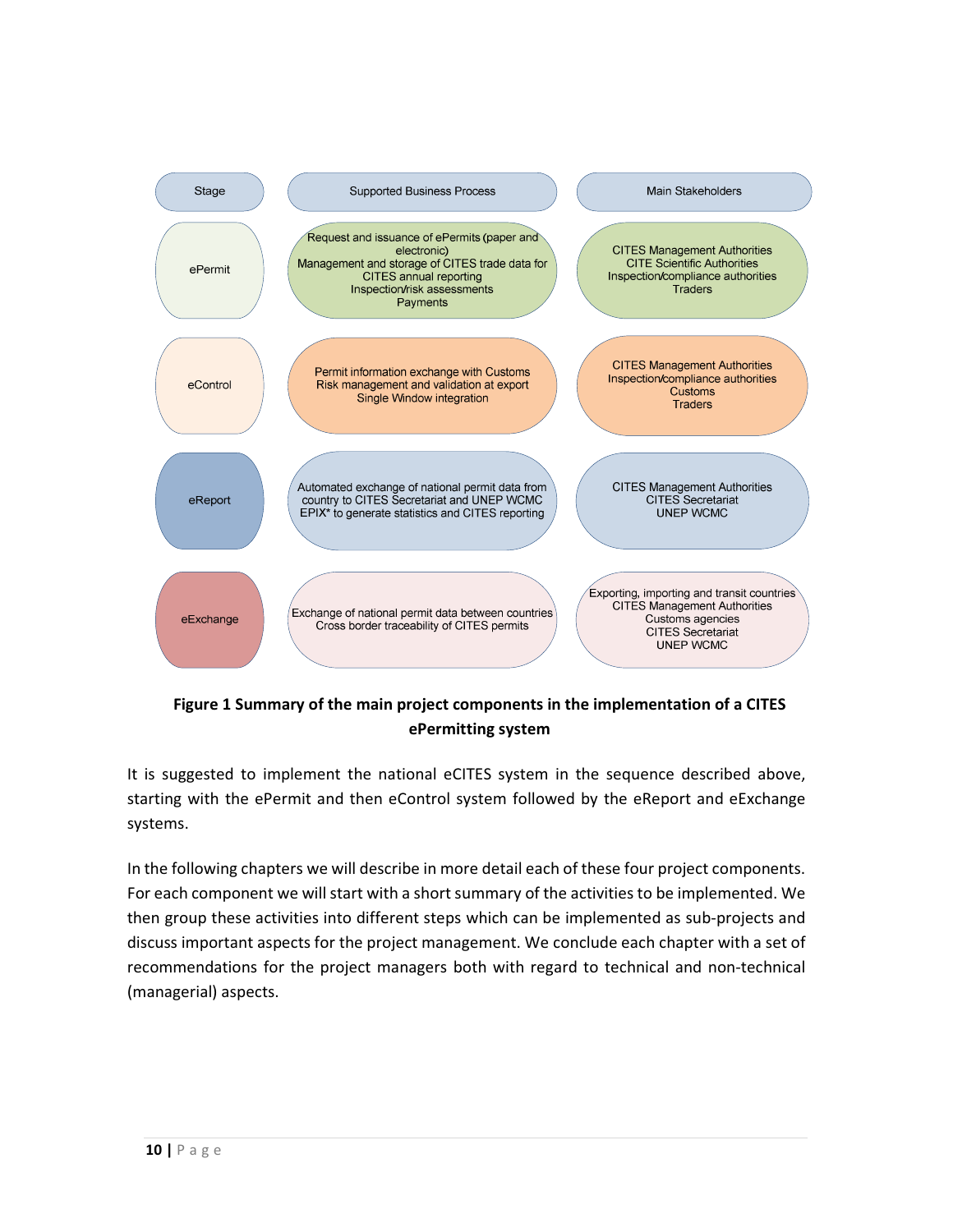# 4 ePermit: Simplified and automated application and issuance of permits

The ePermit project component will simplify and automate the business processes and information exchanges between traders, the Management Authority and the Scientific Authority for request and issuance of CITES permits.

Traders can fill in requests for permits using Web based applications. These applications provide code lists for structured data input and check the data provided by the traders for completeness and consistency. As a result the Management Authority will receive quality data for permit application which can be used for risk analysis, improved schedule of inspections and to record inspection results.

Improved access to information and documented compliance of traders may also allow the management Authority to analyse risk and to implement an "Authorised CITES Trader" scheme<sup>7</sup>: The CITES Management Authority defines a set of criteria for traders to qualify for the Scheme. Criteria could be, for example, low CITES related risk of the traded species, the professionalism of the trader and the compliance history of the trade. Traders that meet the defined criteria enjoy benefits in form of facilitated procedures or less controls with inspections carried out only on a random basis.

Were national legislation allows electronic payment of fees the ePermit project component should also provide functionality for electronic payment for issuance of the permit. This will simplify the processes and avoid cash transactions between traders and Government officials.

The main beneficiaries are the Management Authorities and the traders (exporters and importers):

- Management Authorities receive quality data to decide on permit issuance. They can better schedule and allocate inspectors and focus their controls on high risk transactions. All permits issued are accessible in an electronic database for control and statistics. The different steps of the permit issuing process are recorded in the system and can be audited. The simplification of procedures, increased transparency of the issuance process and electronic payments significantly reduce opportunities for informal payments and leads to improvement of regulatory control and revenue of the Management Authority.
- Traders will benefit from streamlined and simplified processes reducing the delays in export and import. This is of particular benefit for export of live and/or perishable goods. Online application for permits and access to information on the current state of approval process helps traders to improve planning and disposition.

-

 $^7$  Risk management and Authorized Economic Operators are concepts used by Customs organizations worldwide to focus available inspection resources and to improve compliance of traders. They are not yet commonly used in CITES permit processing.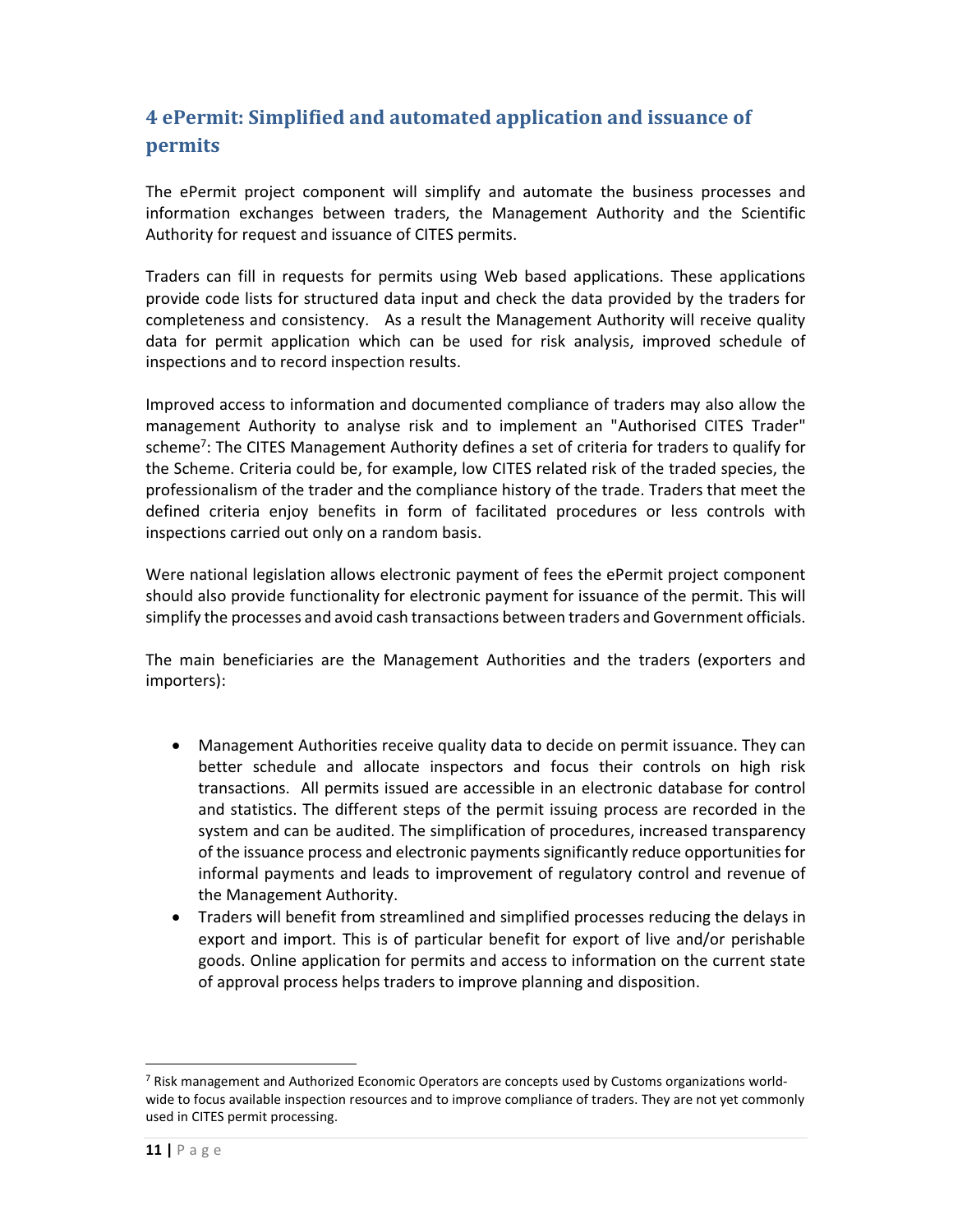Example: The introduction of an electronic CITES permitting system in Switzerland reduced the processing time for CITES permits from 10 - 20 days to 5 hours - 3 days. Traders can choose between different guaranteed permit processing times (same day, next day and three days), paying higher fees for expedited permit processing. The system has led to increase revenue of the Maintenance Authority and reduction of resources for processing. The investments into the Swiss CITES permitting system have been recovered after less than 1 year.

There are two main steps in implementing the ePermit project component:

### Step 1 Simplified and automated permit application

Development of an Internet based application that allows traders to request issuance of a CITES permit. The application provides traders with data entry and validation screens, help functions and information on changes in regulations.

The application should enforce use of CITES recommended code lists for Permits as specified in Resolutions Conf. 12.3. The application could also interface with the CITES Species+ Application Programming Interface (API)<sup>8</sup>. The Species+ API allows automated updated of the national eCITES system with latest CITES information on CITES taxonomy including scientific names and common names of species. This ensures that standard nomenclatures adopted by the Conference of the Parties to indicate the names of species are used in the permit request.

The application should also enforce use of relevant code lists for trade, in particular UNECE recommendations<sup>9</sup> on locations (UN/LOCODE), ISO country codes.

The application should have a tracking functionality so traders are informed about the current state of the Permit approval and receive notification on scheduled inspections and when the permit has been issued.

### Step 2 Digital enhanced inspection and permit issuance

The Management Authority will use the information submitted by the trader to evaluate the risk of the trade transaction for example by taking into account past compliance history of the trader and decide whether an inspection is required, assign an inspector and schedule the inspection<sup>10</sup>.

Is important that relevant information on inspections conducted, in particular inspection time and observations are recorded in electronic format are stored in the system. It might be useful to equip inspectors with portable electronic devices to ensure that all relevant data are readily available in the eCITES system.

<sup>8</sup> http://api.speciesplus.net/

<sup>&</sup>lt;sup>9</sup> For relevant UNECE Recommendations see https://www.unece.org/cefact/recommendations/rec\_index.html <sup>10</sup> Parties have implemented different approaches to CITES inspection. For example, in Brazil inspections are carried out by Customs and only after the permit has been issued. CITES inspections in Brazil are therefore considered part of the Customs clearance process (see discussion on eControl in the next chapter).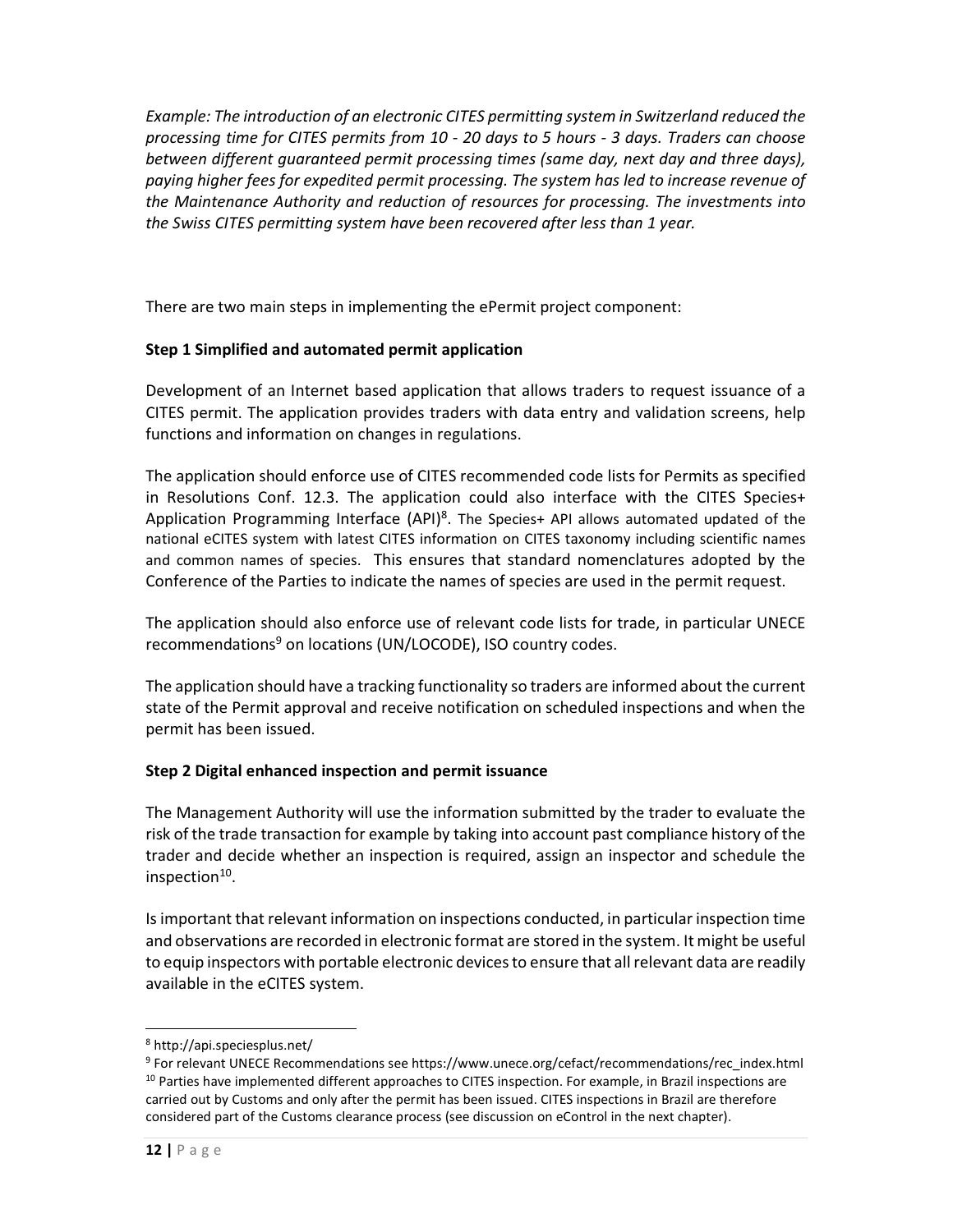As of present, all CITES Parties issue their permits in paper format. The eCITES system will keep an electronic record of the permit information in its database and print the paper permit from this data record. This means that the eCITES database holds a complete record of all requested permits, their approval process and the final permits issued.

The trader will be able to access the electronic permit for information through the eCITES application. The electronic permit is also used to exchange permit information with Customs authorities and with foreign Management Agencies.

The electronic information can also be used to exchange information with other agencies for coordinated inspections, in particular for joint inspection and issuance of CITES and the Sanitary and Phytosanitary (SPS) certificate.

| <b>Step</b>                         | <b>Activities</b>                                                                                                        | Improvements                                                                                                                       |  |
|-------------------------------------|--------------------------------------------------------------------------------------------------------------------------|------------------------------------------------------------------------------------------------------------------------------------|--|
| Electronic<br>permit<br>application | • Permit application through Internet<br>• Tracking of permit issuance progress<br>• Latest regulations and codes online | • Simplified porcess<br>• Quality data for MA<br>• Improved scheduling of inspections and<br>consignments                          |  |
| Enhanced<br>digital<br>inspection   | • Electronic recording of inspection results<br>• Electronic CITES permit<br>• Electronic payment                        | • Transparancy in the inspection process<br>• Permit and inspection results immediatly<br>available<br>• No cash payments involved |  |

### Figure 2 The two main steps in implementing the ePermit project component

The access to information of all pending applications for CITES permits through a database system will allow the Management Authority to plan and coordinate its activities and to improve its regulatory control. To take full advantage of the electronic system it might be necessary to adapt the workflow and administrative processes of the Management Authority.

### Recommendations to Project Managers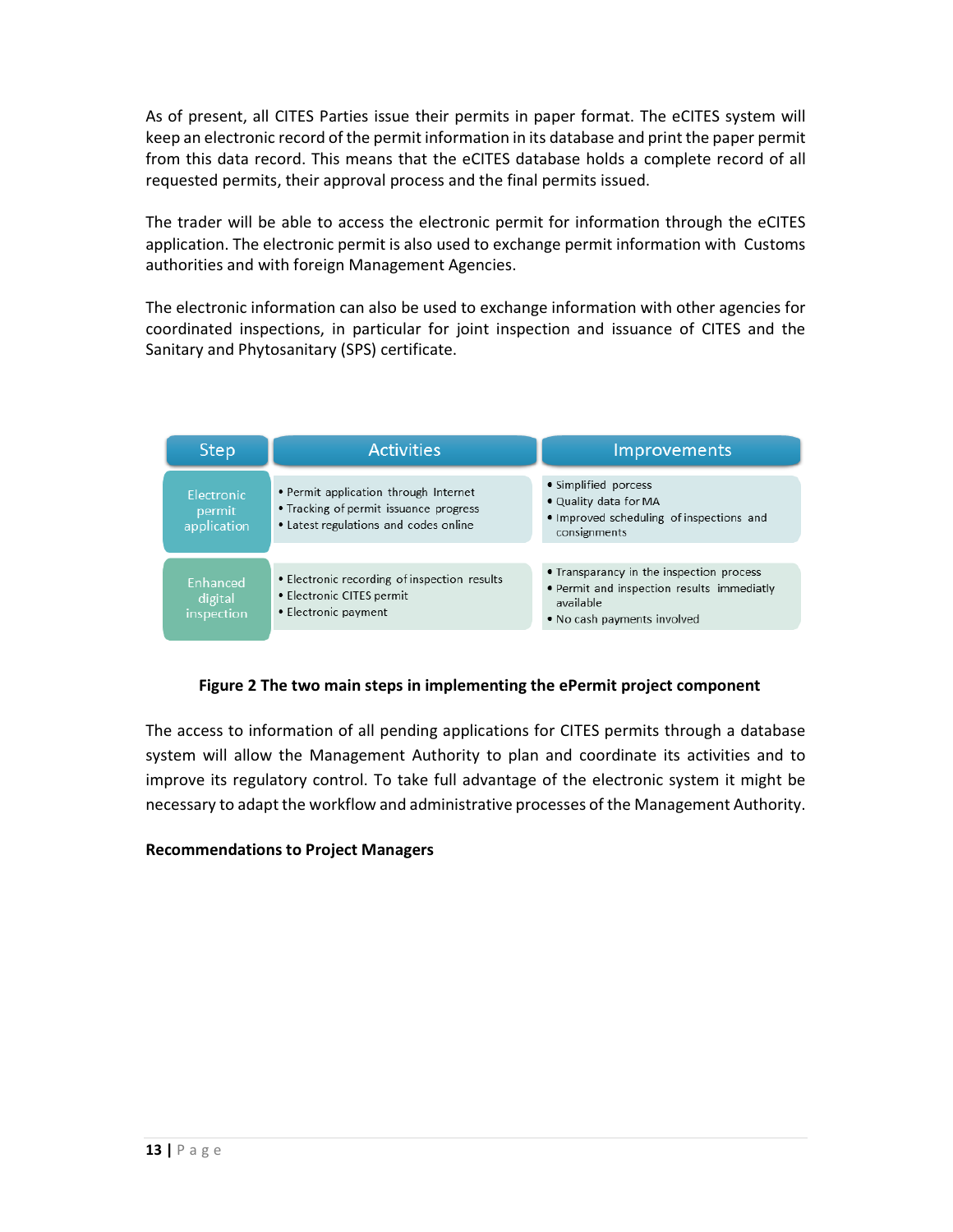This chapter provides general recommendations and guidance for the automation of CITES permits. It is based on experience made in projects for automation of permits around the world and will be updated as new experience from CITES implementations becomes available.

Recommendations for the ePermit project implementation

• The Management Authority has the lead in overseeing the eCITES project implementation. Traders will be main stakeholders of the future system. They will incur costs to switch to the new system such as change of established work procedures, training, investments in ICT and possibly fees for electronic processing of permits. Therefore it is very important that traders have tangible benefits from the new system. The Management Authority should hold regular consultations with Traders and may also provide them with the possibility to participate in the steering to the project to ensure that the project brings tangible net benefits.

Implementers from Brazil suggest that the Single Window should take leadership of the CITES project in case a national Single Window exists. Similarly in Thailand the eCITES project was implemented under the national Single Window programme.

• Automation of CITES permits is about improvement of business processes and work flows through automation of procedures. This requires an analysis of the current business processes, an identification of the areas that should be improved which may lead to changes in the organization of work in the Management Authority and the private sector and the way they work together.

• Change management is a very important part of the project. This requires significant efforts in capacity building, training and consultation.

The project should increase trust and collaboration between the private sector and the authorities. Traders should be educated to meet the requirements of the Management Authority. The project should exercise pressure on the traders to become fully compliant at all times.

The system should provide traders with access to latest regulations and checking routines for data consistency to ensure that traders to submit compliant permit requests.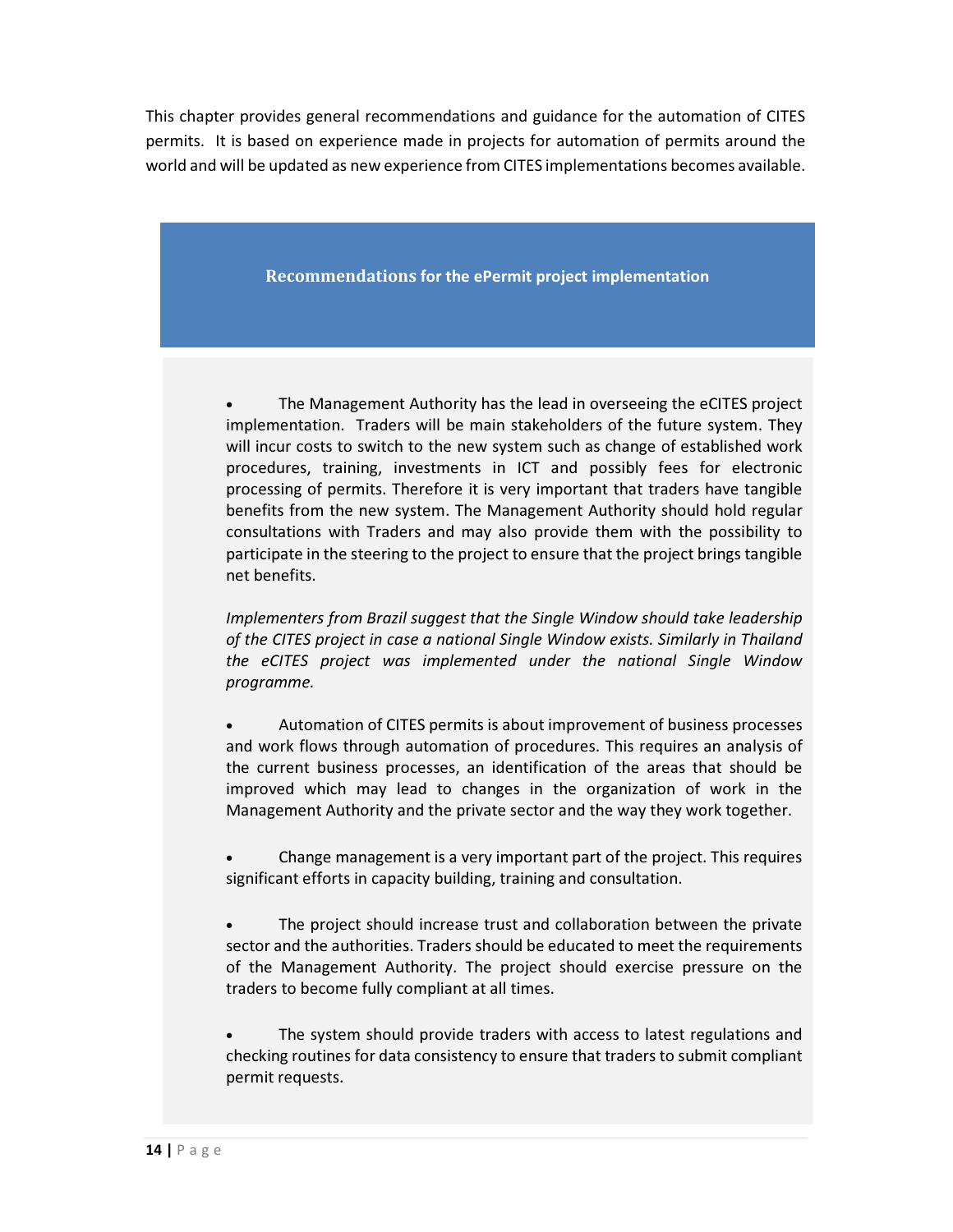• Business processes related to request and issuance of certificates and the inspection need to be documented and well understood. It is recommended to conduct a business processes analysis (BPA) prior as part of the project implementation. The process analysis helps to identify shortcomings of the current processes and design a new and improved system. The BPA also provides the basis for the eCITES technical implementation. Guidance on who to conduct Business Process Analysis is provided by UNECE and  $ESCAP<sup>1</sup>$ 

• The CITES ePermitting system supports international trade transactions. It needs to fully integrate into international business practice for cross border trade and the technologies used for information exchange. The format of the electronic CITES permit should follow the specifications provided in the CITES ePermitting Toolkit.

The ePermit system needs to be available 24/7. This requires professional support not only during work hours but also on weekends, at night and during public holidays. Management Authorities may not have the resources available to provide this level of support in house. The Management Authority may choose other ways to provide the required system availability, for example through

- $\circ$  Joint regional ePermit operation centre: several countries host their national ePermitting system in a joint regional support centre. The different national ePermitting system can share the same physical platform on which completely independent national ePermit platforms are running (virtualization). This allows each Management Authority to own and fully control their own national ePermitting system while benefitting from shared maintenance and technical support.
- $\circ$  Hosted by other another government agency: In particular national Customs organizations have extensive IT operations and capabilities to provide 24/7 support. Service agreements could be concluded to host the permitting system. This can be of particular interest for countries that use the ASYCUDA both for CITES management and for Customs data management. Both system share a common software platform (database and operating system, software development system, control tables...) which can lead to significant economies of scale. As in the case of a regional support centre, this arrangement does not prevent the Management Authority from fully owning the system.
- $\circ$  Software as a Service: A service provider will fully host the solution and provide the all functionality required for eCITES processing in the country. In this case the Management Authority Is no implicated in the technical and maintenance issues and pays for the services provided. Different financing models exist, often on a "pay as you go" basis.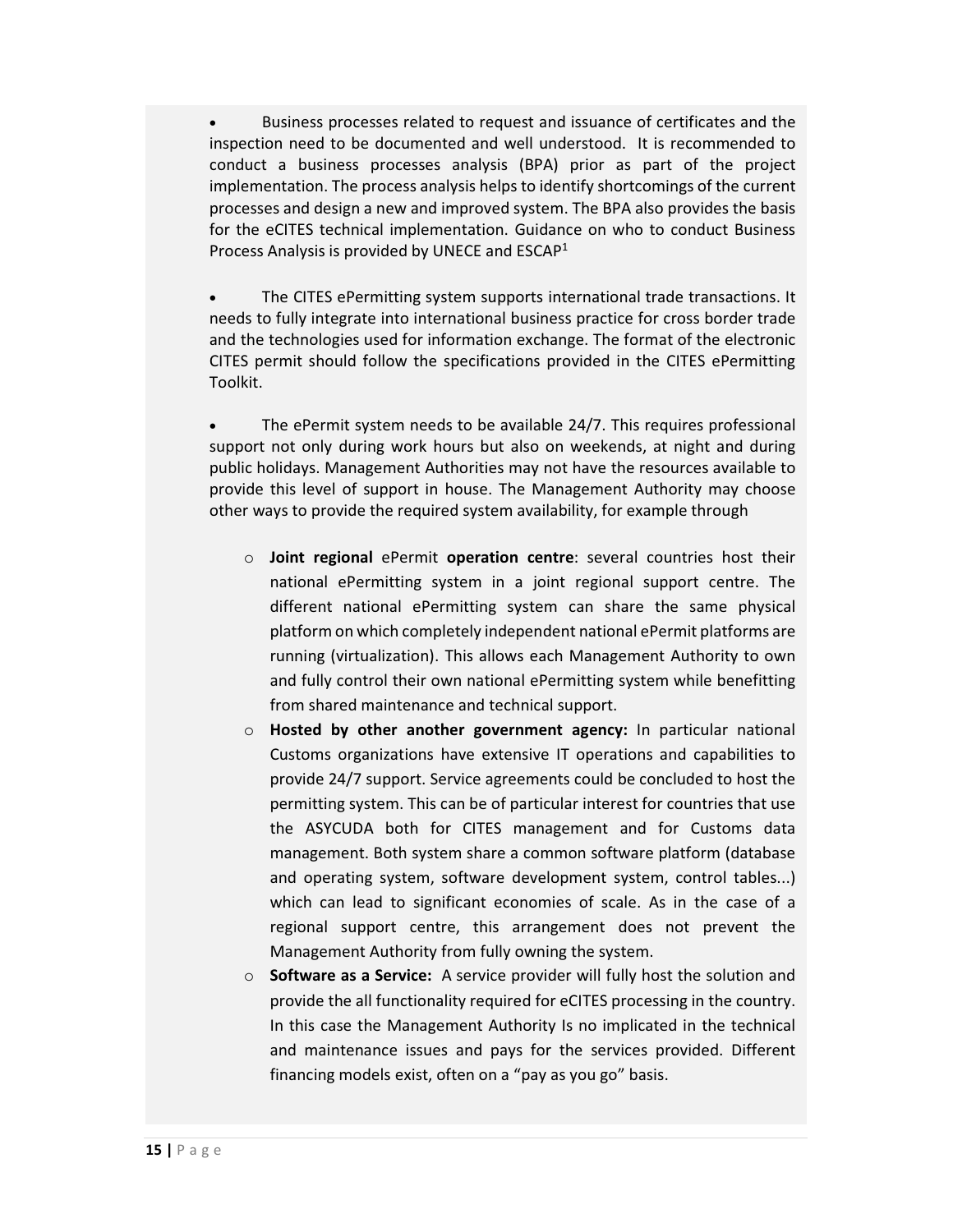# 5 eControl: Integrated Border Agency Collaboration

This eControl project component implements the exchange of CITES permit data between the Management Authority and Customs to improve import and export control.

The main challenge in implementing the eControl component is to integrate electronic CITES permit information into the Customs decision making and trade control system. This requires good understanding of the CITES and Customs Authorities on their respective approval and control procedures, joint understanding of the trade related risks and collaboration in managing this risk. It is suggested that both authorities establish a joint steering group to supervise the project implementation.

### Overview of electronic CITES permits in Customs declaration processing

To import or export goods traders need to provide all relevant information in a Customs declaration. The Customs declaration is submitted by the declarant which usually is the importer/exporter or his nominated agent.

Most Customs organizations will use the Single Administrative Document (SAD) as standard layout for their Customs declaration form.

From the point of view of Customs the CITES permit is a "supporting document", i.e. it is one of the required documents that need to be attached to the Customs declaration if the consignment includes CITES listed species. The declarant will provide the CITES permit as a paper copy or original together with the declaration<sup>11</sup>. The CITES identification number of the permit is entered in Box 44 of the  $SAD^{12}$ .



Figure 3 SAD Box 44, European Union Single Administrative Form

 $11$  National Customs administrations may implement different rules, for example require paper originals to be submitted or waive the need to submit paper documents all together and instead require that declarants can procure the originals of these documents on request.

<sup>&</sup>lt;sup>12</sup> Box numbers may vary in different countries. We make referent here to the EU SAD

https://www.gov.uk/government/uploads/system/uploads/attachment\_data/file/374245/c88\_1-8\_.pdf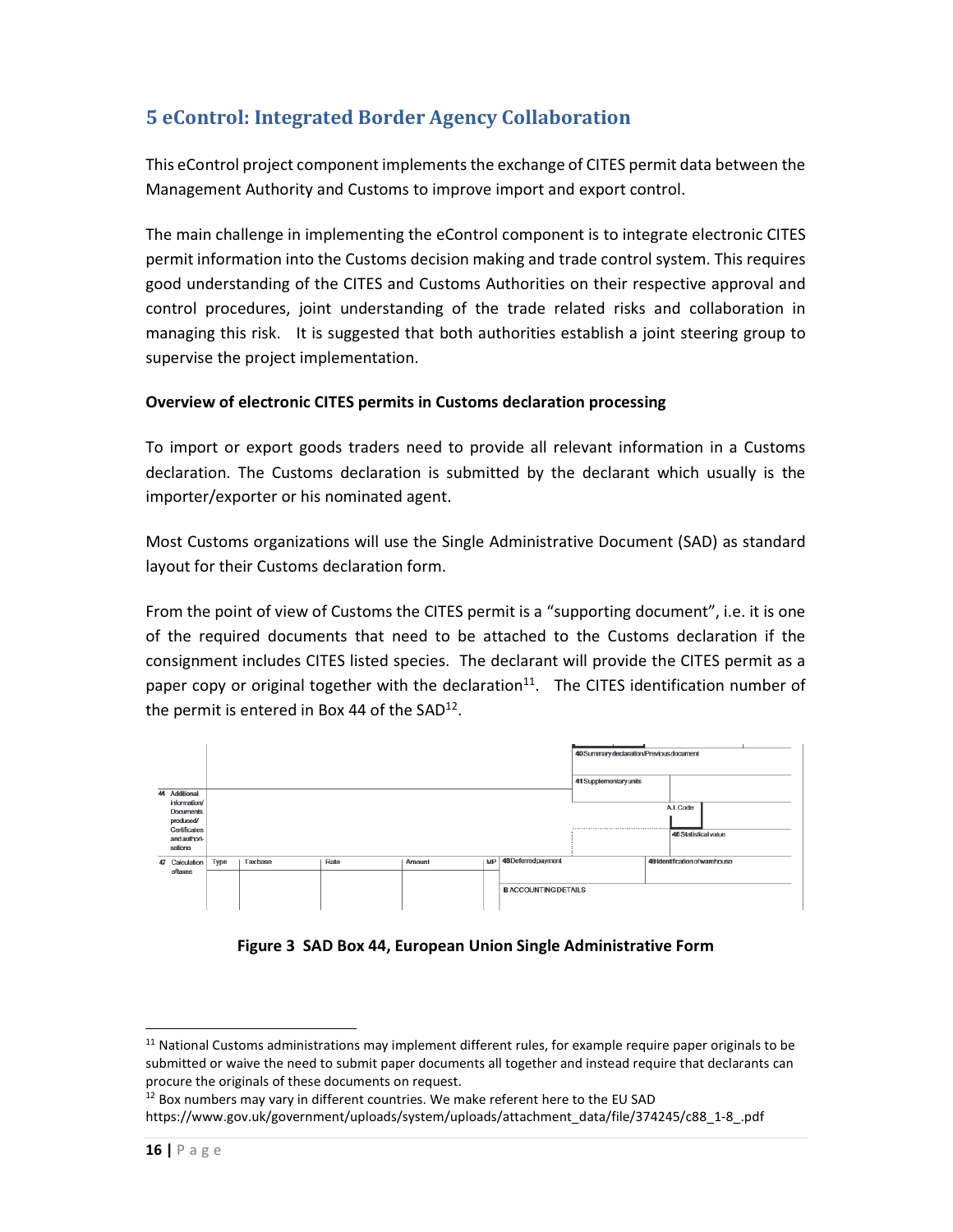Based on the information provided in the declaration Customs will:

- Identify whether a CITES permit is required
- Assess the regulatory risk of the export/import. This decision is often made by an automated risk assessment module which is part of the Customs data processing system
- Decide whether the goods are automatically cleared, undergo a documentary check or are physically inspected. This decision is usually made by the risk assessment module
- Check the validity of the CITES permits and the consistency of data the between Customs declaration and CITES permit
- Update the information in the CITES permit and submit the updated permit to the Management Authority.

From the perspective of the CITES convention Customs supports four important business processes $^{13}$ :

1. Customs assess whether a CITES permit is required for the import or export of this species. This is not a straight forward task as in the Customs declaration form the goods are classified according to the Harmonised System (HS) code while CITES species are classified by another classification scheme. Therefore the Customs data management system has no means to decide in an automated manner whether the export of the declared goods requires a CITES permit if the declarant has not listed the CITES permit number in box 44.

For the automation of the CITES permit process it is very important that the Management Authority works together with Customs to identify the most important CITES species that are traded by the country and to include references in the HS table<sup>14</sup> that is used by the Customs data management system. This way the Customs data management system can alert the Customs inspection services if a declaration is submitted with an HS code that may relate to CITES controlled species.

2. Customs checks the validity of the CITES permit. Checking the validity<sup>15</sup> of the permit includes two aspects:

 $13$ The CITES training module Introduction to CITES for Customs https://cites.unia.es/course/view.php?id=6 describes the CITES permit processing form a Customs perspective.

 $14$  Custom will refer to this table as the Tariff. The Tariff is a table that includes the classification of the goods, the duty rates and links to relevant legislation. It is organised by HS code.

<sup>&</sup>lt;sup>15</sup> For information on practice for documentary checks of CITES permits see

https://cites.unia.es/mod/resource/view.php?id=694 . A step-by-step verification chart is provided at https://cites.unia.es/cites/file.php/6/files/pvc.pdf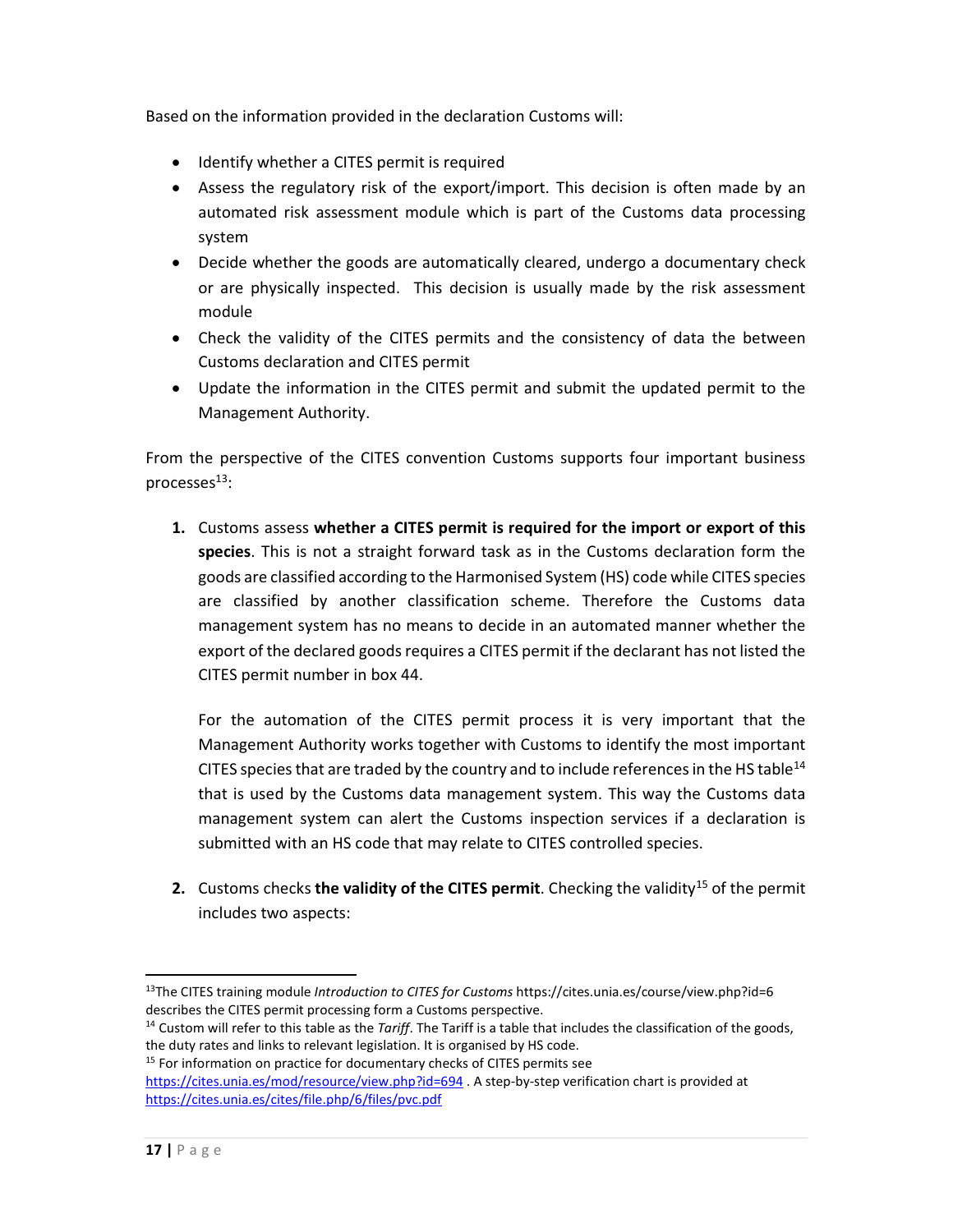- Validity of the permit itself, for example whether the permit is not expired and has not been used before.
- Cross check between the data in the Customs declaration and the CITES permit, i.e. whether description of the species (CITES) and goods (Customs), countries of origin and destination, quantities etc. match.
- 3. Customs needs to amend box 14 and 15 of the CITES permit with details on the export/import process (permit endorsement):



Figure 4 CITES permit boxes 14 and 15 to be filled in by Customs

Box 14 relates to the actual quantities that are exported/imported. These quantities may be lower than the maximum quantities authorized in the permit. It is highly important for the CITES Management Authority to receive this information to know whether the permit has been used and also to generate statistics which are needed for effective protection of the species.

Box 15 contains the identification of the transport document<sup>16</sup> and the information on the date and location. Again, this information is highly relevant for the implementation of the convention.

4. Customs needs to inform the Management Authority that the permit has been used and transmit the data in box 14 and 15. Customs should also inform the management authority on any relevant findings, in particular rejected declarations and permits.

### The tree main Steps in implementing the eControl Project Component

There are three main steps in implementing the eControl project component. The first two steps provide Customers with access to the electronic Permits and the Management Authority with information on the permits processed by Customs. These two steps are essential and should be implemented in full. The third step implements integrated risk

<sup>&</sup>lt;sup>16</sup> Typical international transport documents are Bill of Lading (sea), Waybill (sea and air), CIM/SMGS Consignment Note (railway) and CMR (road)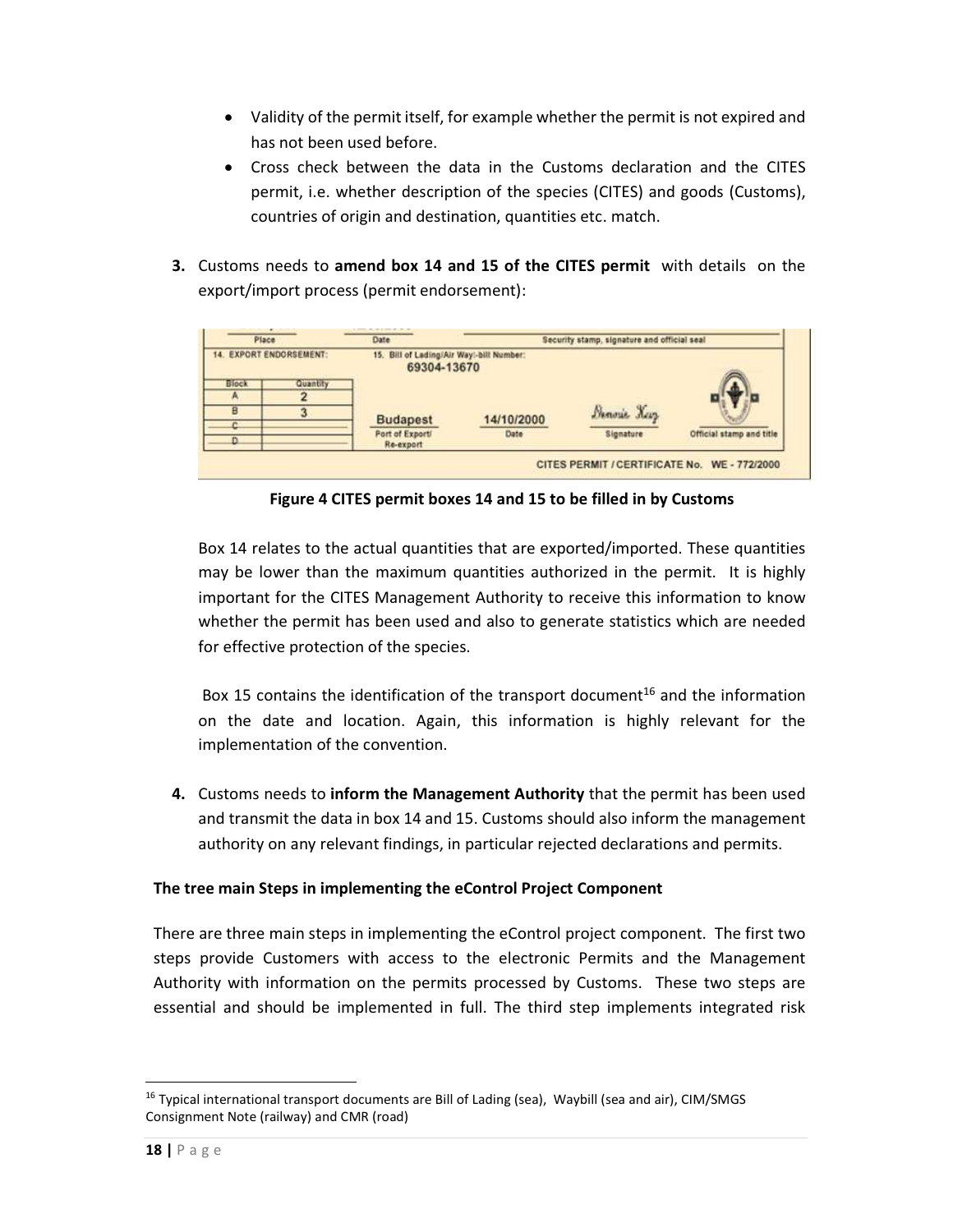management and improved of CITES controls by Customs and should be implemented after the first two steps have been completed.

### Step 1 Use of electronic CITES permits in the Customs declaration process

The declarant will provide the CITES permit number in the Customs declaration in the field for supporting documents. If Customs needs access to the permit, for example for documentary control, the Customs system will access the database of permits of the Management Authority.

The data standard for the electronic CITES permit exchange is defined in the CITES ePermitting toolkit. This standard is harmonised with the WCO Data Model $^{17}$ , a standard used in the Customs world.

### Step 2 Update of permits in the Permit database

When clearing the goods Customs should update information in CITES Box 14 & 15. If a dual<sup>18</sup> paper and electronic approach is used Customs needs to update both the paper and the electronic permit.

The electronic permit is updated through an electronic message sent by the Customs data management system to the CITES permit database. This message will update fields related to box 14 and 15 of the electronic permit and, at the same time, mark the permit as being used. It is important that the Management Authority can rely on the consistency and quality of the Customs data updates as this information is important for CITES reporting and decision making.

For the implementation of this step a joint technical team should be formed that conducts formal testing of the data transfer and updates procedures. The team should also define and test fall-back procedures in case of system failures. This is of particular importance for operations in remote border posts.

Given the importance of this process for CITES permit handling an audit of the effectiveness of the data exchange should be made on a regular basis.

### Step 3 Risk Management for Improved Customs Control

Availability of electronic CITES data provides new opportunities for automated and improved checking of the permits and the Customs declaration. It is important that Customs takes

 $17$  The WCO data model is a standard for electronic documents recommended by the WCO. Further information is available at http://www.wcoomd.org/en/topics/facilitation/instrument-andtools/tools/pf\_tools\_datamodel.aspx

 $18$  See discussion in Annex 1 on transition from paper to electronic permits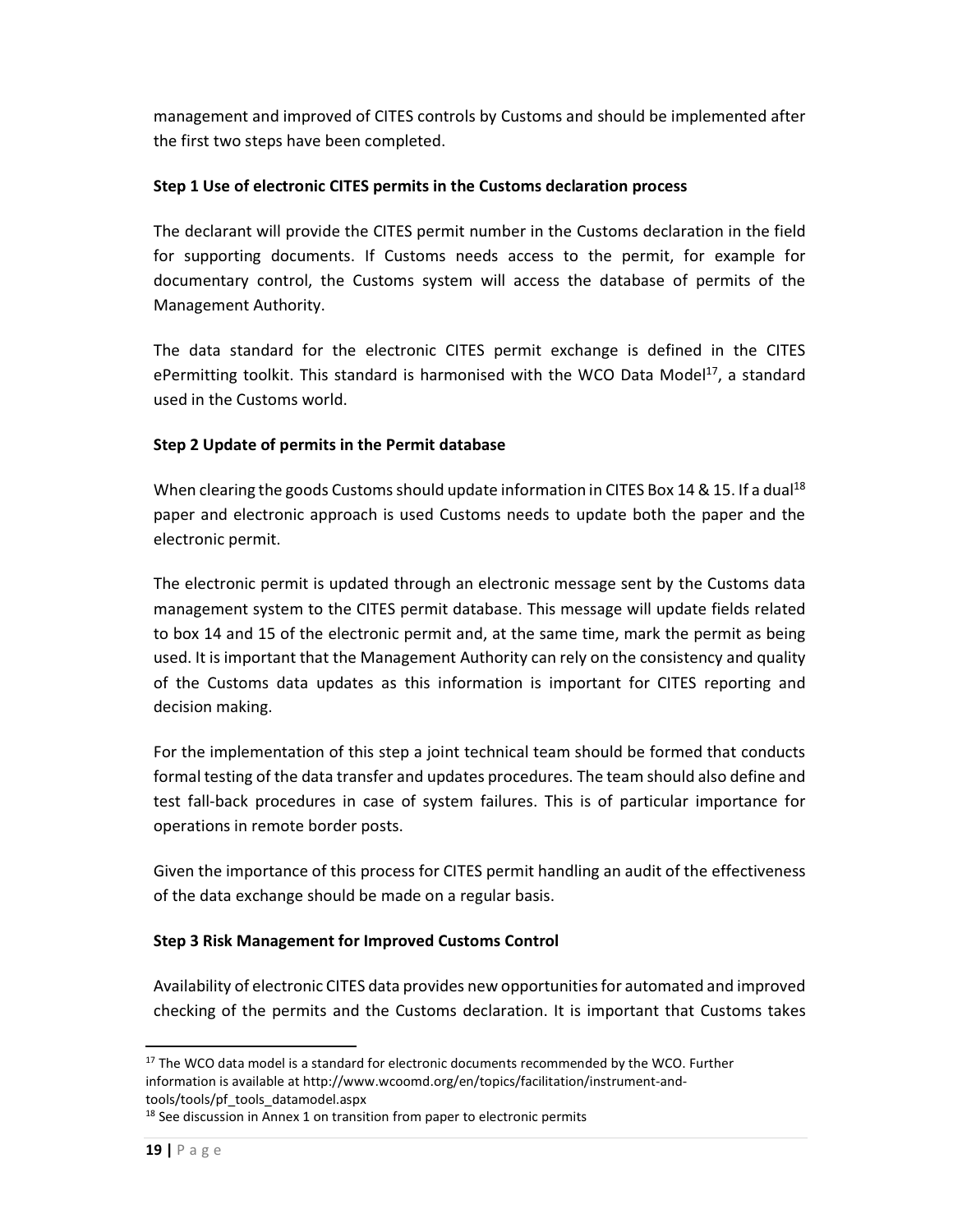advantage of these opportunities by changing from manual CITES permit processing to automated procedures were possible. Automation should include inter alia:

- Automated checking whether the permit is still valid by checking against the database of the Management Authority. These checks can be fully automated.
- Automated consistency checks between the data in the CUSTOMS declaration, the CITES permit and other supporting documents available in electronic format such as transport manifests.
- Customs should use information from the electronic CITES permits as parameter in their risk assessment system. For example if the declaration contains CITES Annex I species the risk management system could increase the evaluated risk. Customs should work together with the Management Authority to identify CITES relevant parameters for the Customs risk management system.

Step 3 is mainly affecting Customs internal work flows and must be implemented by Customs. Nevertheless it is important for the Management Authority to understand the level of automated controls that Customs has implemented as this will impact the enforcement of the Convention. Therefore the level of automated controls and their effectiveness should be reviewed on a regular basis and discussed in the joint steering committee.

| <b>Step</b>                                                                                                                                       | <b>Activities</b>                                                          | Improvements                                                                                                     |  |
|---------------------------------------------------------------------------------------------------------------------------------------------------|----------------------------------------------------------------------------|------------------------------------------------------------------------------------------------------------------|--|
| • Customs access to truted permits<br><b>Electronic</b><br>• Permit data is used in declaration clerance<br>permit<br>• Single Window integration |                                                                            | • Access to trusted data and less fraud<br>• Fully electronic process<br>• Permit data available for controls    |  |
| Endorsement                                                                                                                                       | • Update Boxes 14 & 15<br>• Update permit in trusted database              | • Up to date information about export/import<br>movements<br>• Better statistics<br>• Sustainable use of species |  |
| <b>Risk</b><br>managment                                                                                                                          | • Check validity of permit<br>• Cross check between permit and declaration | • Targeted inspectins<br>• Reduced fraud                                                                         |  |

Figure 5 Steps and activities when implementing the eControl project component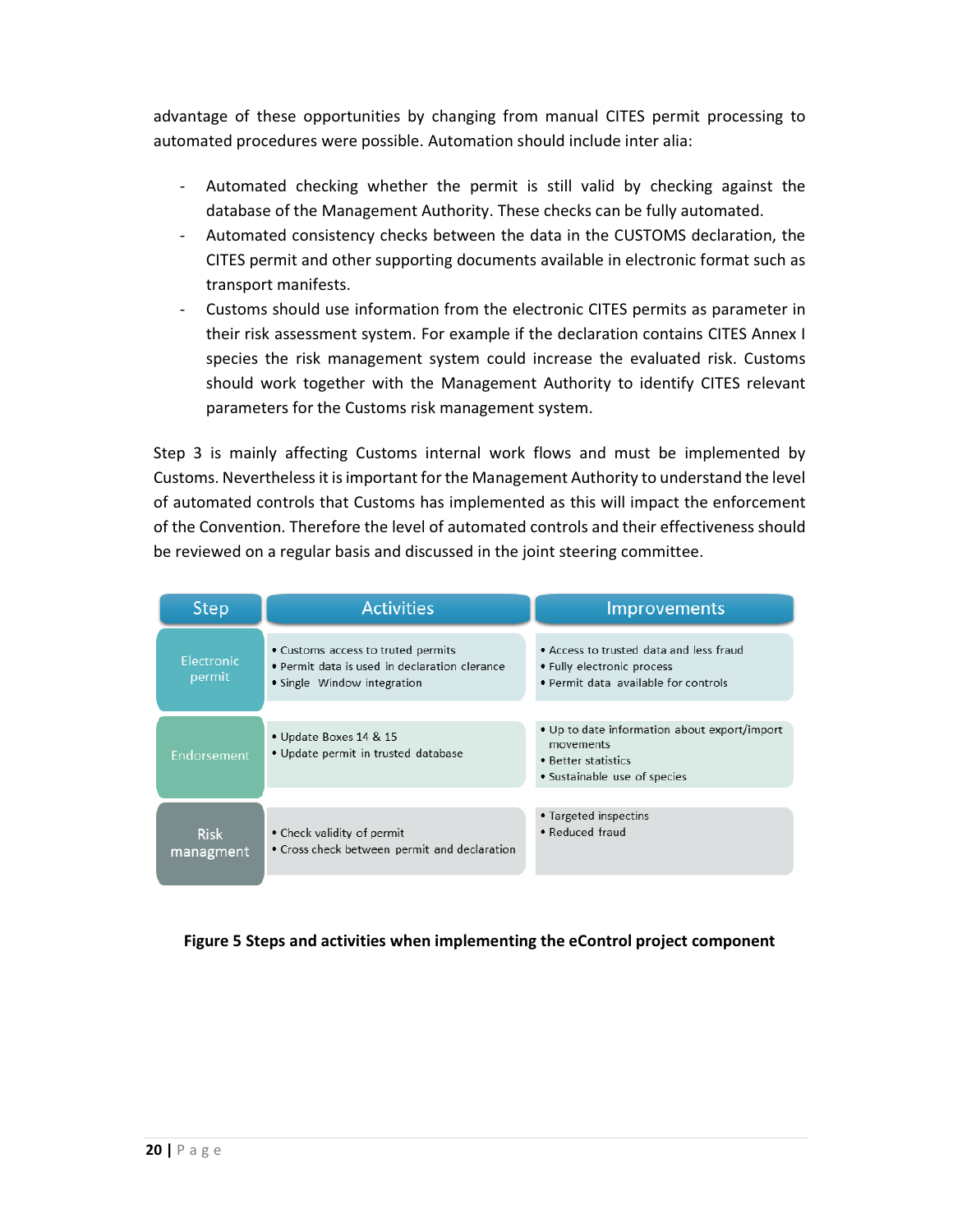#### Recommendations for the eContol project implementation

- The main challenge in this step is to achieve integration of relevant business processes between Customs and Management Authority using electronic information exchange. This requires continuous good will on both sides, a strong leadership and high level managerial support.
- It is recommended that both the Management Authority, Customs and other participating border agencies set up a joint steering committee on the director level. This committee should meet on a regular basis to identify issues and to continuously supervise and improve the eControl component.
- For collaboration of stakeholders it is important that both sides understand each other's work procedures, legislative frameworks and constrains. Analysis of business processes on both sides and capacity building will contribute to this objective.
- The eControl pillar can be carried out as a component of the national Single Window system as it automates use of certificates in cross border trade. However, even in case a national Single Window exists it may be preferable to exchange data directly between Customs and the Management Authorities and ensure that the national Single Window has access to the permits for submission to other national authorities.
- All data exchange procedures need to be thoroughly tested by joint technical teams. There needs to be a continuous dialog on the progress of implementation of each side. It is also very important to have a common understanding how the exchanged information is used in the business processes on both sides. To achieve this it is important that both groups frequently work together and frequently organise site visits.
- The technical groups should report regularly to the steering committee on the implementation state.
- Management Authority and Customs should work together to define rules for validity checks of permits during the Customs declaration.
- An important part of the technical work is the harmonization of code lists used in the Customs declaration and in the CITES permit. This also requires synchronization of updates to these code lists on both organizations. Decisions on code lists should follow international best practice set by the UN and the WCO.
- Management Authority and Customs should work together to create mapping between the HS code and the CITES species code list for frequently traded species.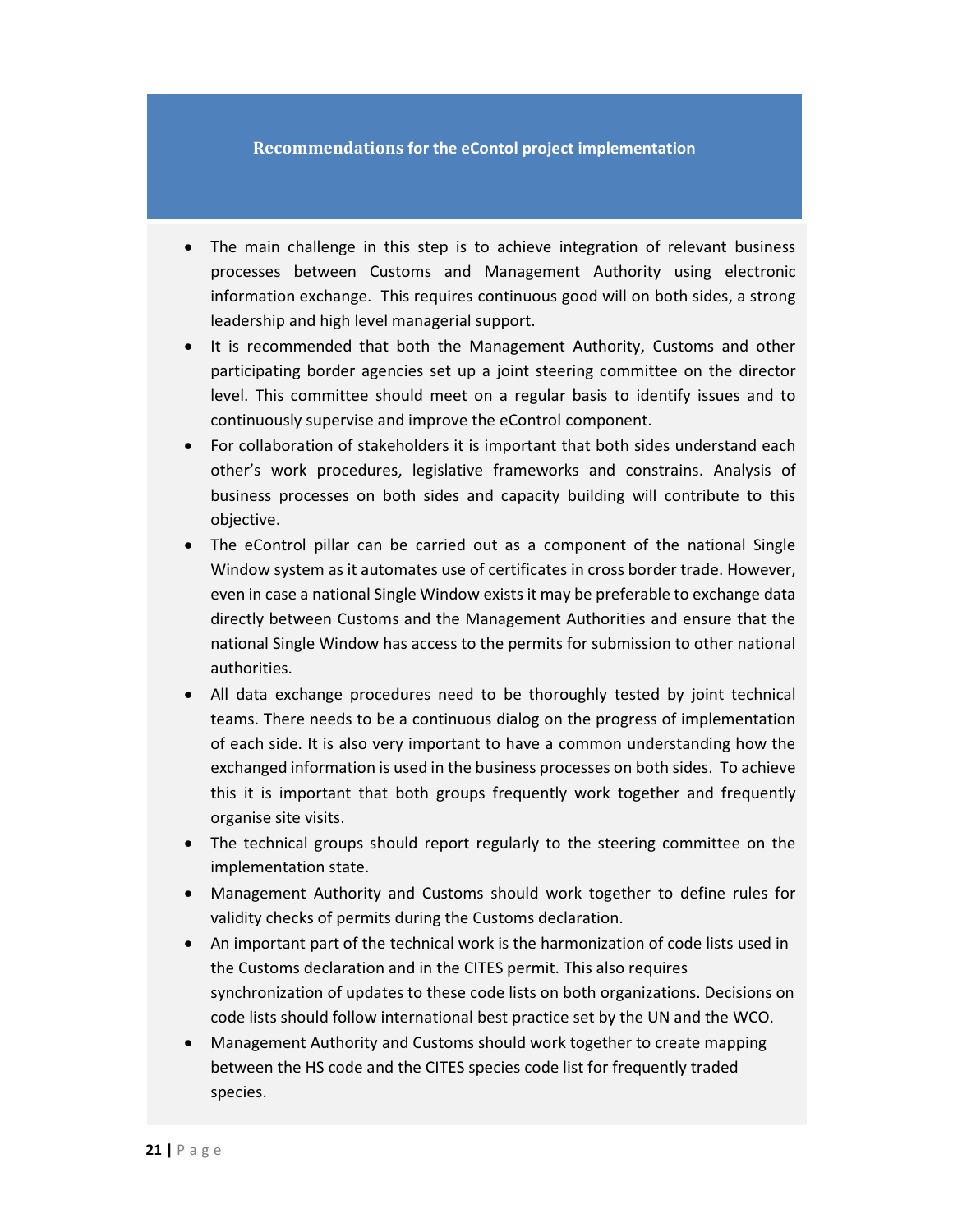# 6 eReport: Simplified Annual Reports using electronic permit database

After ePermit and eControl components are implemented the CITES Management Authority will have a database which contains information on all permits that were requested and issued. This information provides a complete picture of all trade events and can be used to build the annual reports<sup>19</sup> that are submitted to the CITES Secretariat through an automated programme.

The eReport project component develops a set of database queries that extract and aggregate the relevant information from the national permit database and produce the required tables of information. The output of such a query could be, for example a spreadsheet or PDF report.

The development of such set of queries is a one-time task and can be done with very modest software development costs.

After the generation of the report the Management Authority should review the information provided in the report for any obvious inconsistencies.

<sup>19</sup> See also Guidelines for the preparation and submission of CITES annual reports https://cites.org/eng/notif/2006/E-ARguide.pdf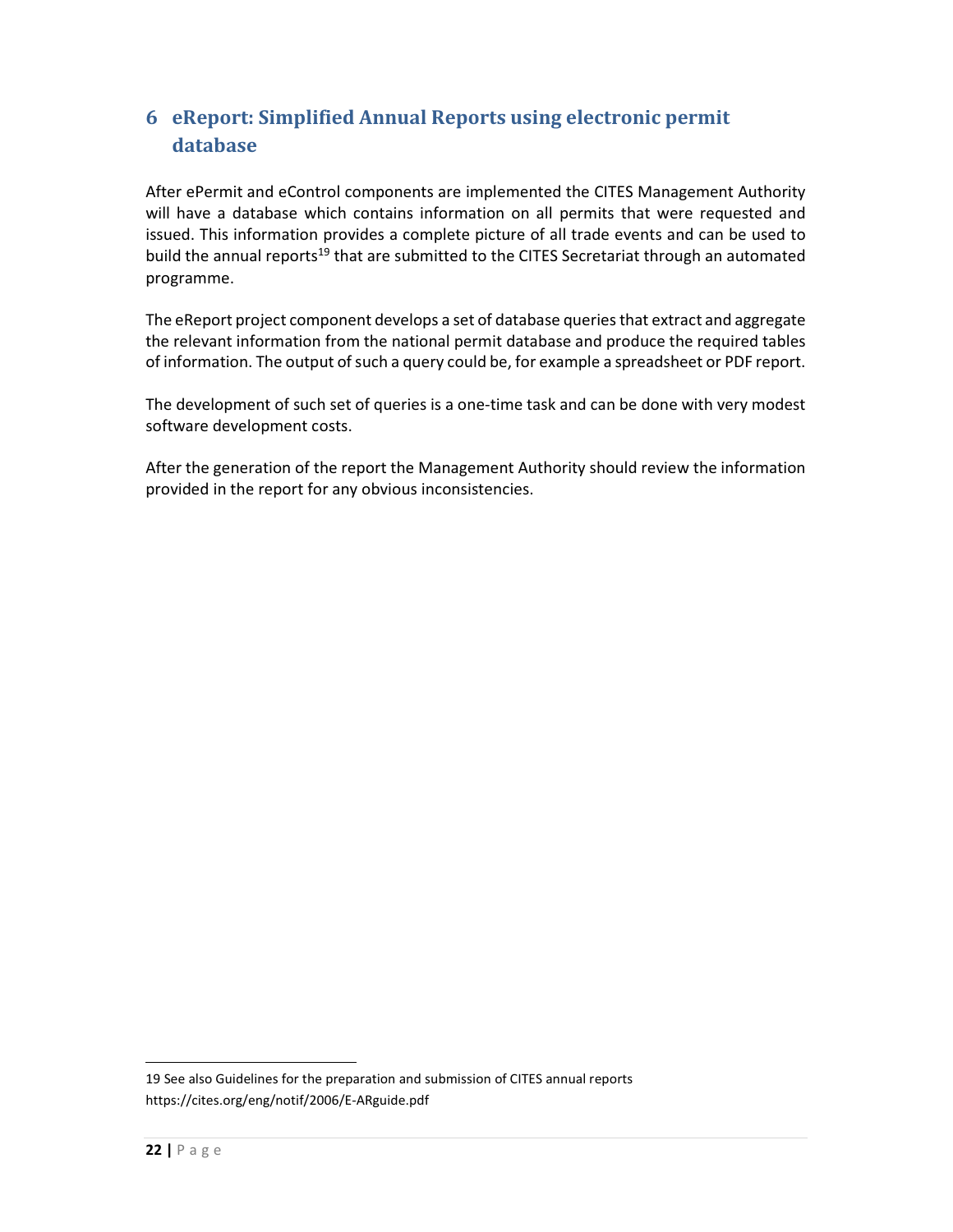# 7 eXchange: Exchange of electronic permits between Management Authorities

Some Parties are preparing studies and pilot projects for electronic CITES permit information exchange (EPIX) between Management Authorities. As these projects are work in progress and different approaches are discussed the focus of this chapter is limited to provide an introduction into EPIX.

Parties interested EPIX are advised to participate in the CITES Working Group on electronic Systems and Information technologies and to contact the CITES Secretariat for update on the latest state of development.

### What is Electronic Permit Information Exchange?

The objective of EPIX is to

- allow safe, secure and reliable exchange of information of Permits between Parties
- reduce costs and effort of Parties for implementing, testing and maintaining electronic exchanges
- ensure conformity with the provisions of the Convention
- ensure compatibility of solutions system implemented by the Parties for permit information exchange
- ensure that permit information exchange is compatible with international standards and complements standards already included in the CITES ePermitting toolkit.

Definition: Electronic Permit Information Exchange (EPIX) is the exchange of electronic information related to CITES permits between Government administrations of belonging to different countries using standards recommended by CITES.

EPIX will provide a global mechanism for countries to verify legal permits and more easily detect illegal permits for international trade in species listed in the Convention on International Trade in Endangered Species of Wild Fauna and Flora (CITES). This verification and detection functionality will provide Parties with an essential tool in the fight against illegal wildlife trade, while paving the way for increased transparency and sustainability of legal international wildlife trade.

### Document workflow in permit exchanges

There are fundamental differences in the cross border exchange of paper and electronic Permits. Information in an electronic permit can be easily changed using an XML editor while changes in a paper permit will leave some form of trace. In addition, an electronic permit that has been used for an export operation cannot be stamped by Customs like a paper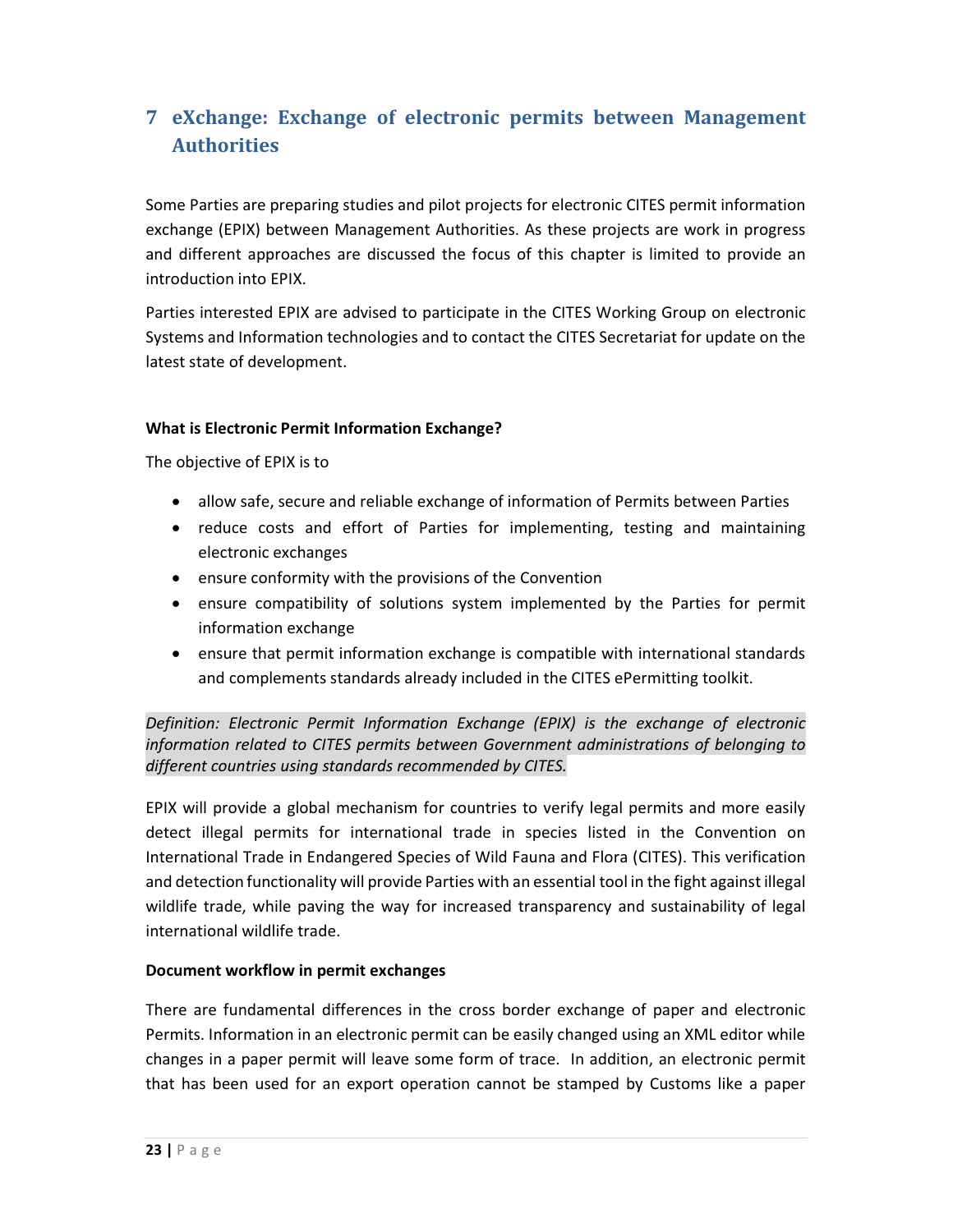permit. Therefore it could be used many times. To overcome these difficulties the document workflow for electronic CITES permits is different from the paper Permit workflow.

### Document workflow for CITES paper Permits

Figure 5 describes the workflow of a paper permit. The Exporter requests a paper permit from the MA (Step 1). The MA creates a record in its permit database and issues a paper permit (Step 2). The exporter sends the paper permit to the Importer (Step 3). The Importer presents the Permit to Customs and/or to the MA (Step 4).



### Paper Permit cross border workflow

Figure 5 Cross border document flow of paper permits. Electronic components are marked in red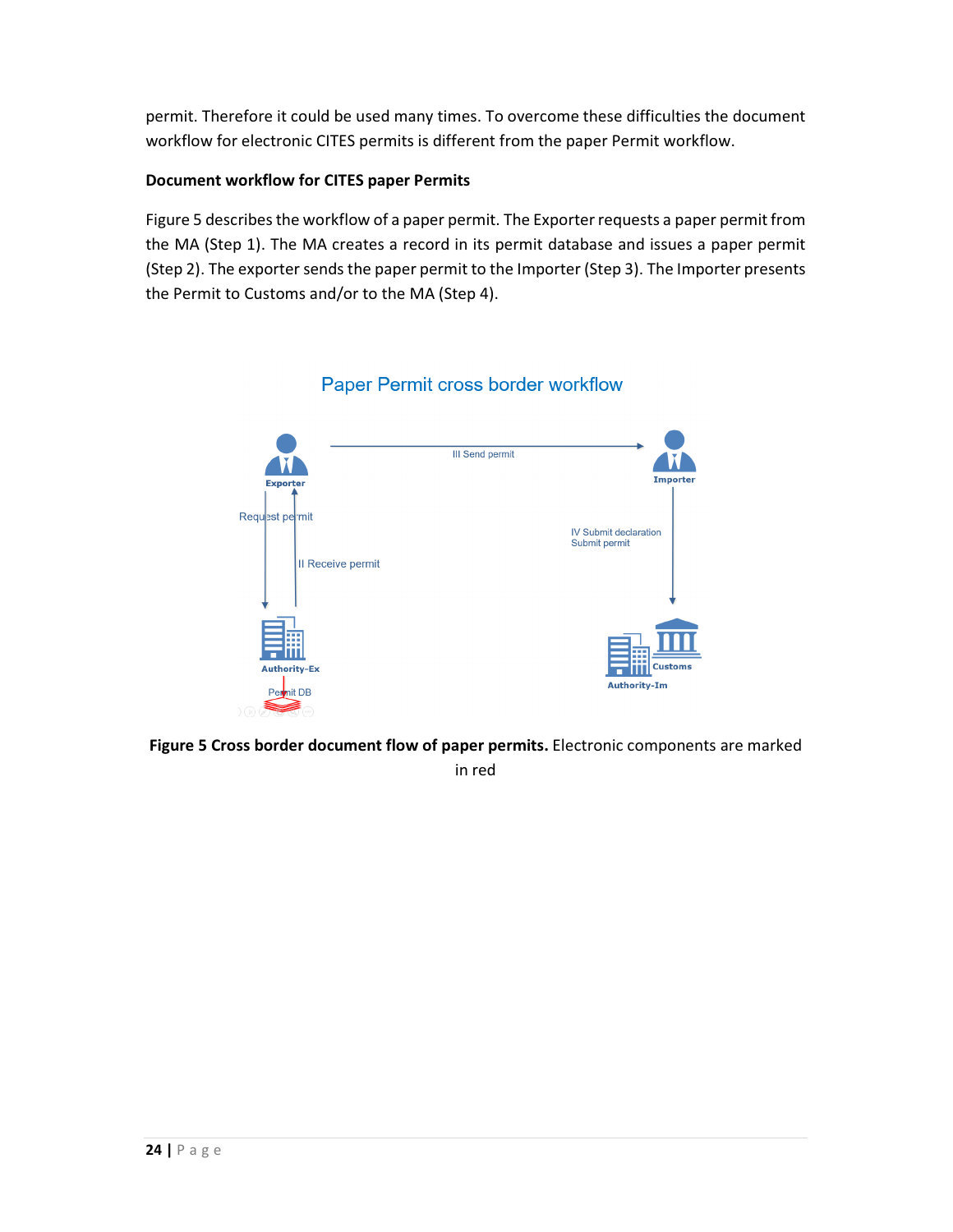#### Document workflow for electronic CITES Permits

Figure 6 describes the workflow of an electronic permit exchange. The Exporter requests a permit from the MA (Step 1). The MA creates a record in its permit database and issues a permit identifier<sup>20</sup> (ID) (Step 2). The MA may also print a hardcopy of the electronic permit. However this copy will be marked as "COPY" and cannot be used for official use. The exporter sends the permit ID to the Importer (Step 3). The Importer sends the Permit ID to Customs and/or to the MA (Step 4). Customs/MA send an electronic request for the permit data to the issuing MA (Step 5). The issuing MA sends an electronic message with the permit data to the importing country (Step 6).



## **EPIX Permit cross border workflow**

Figure 6 EPIX electronic permit workflow Electronic components are marked in red

This workflow is substantially different from the paper workflow as the permits are now exchanged between the MAs. The exporter and importer only exchange the Permit ID.

<sup>&</sup>lt;sup>20</sup> On CITES permits the ID is referred to as the "PERMIT/CERTIFICTAE No.", printed in box 1 of the permit.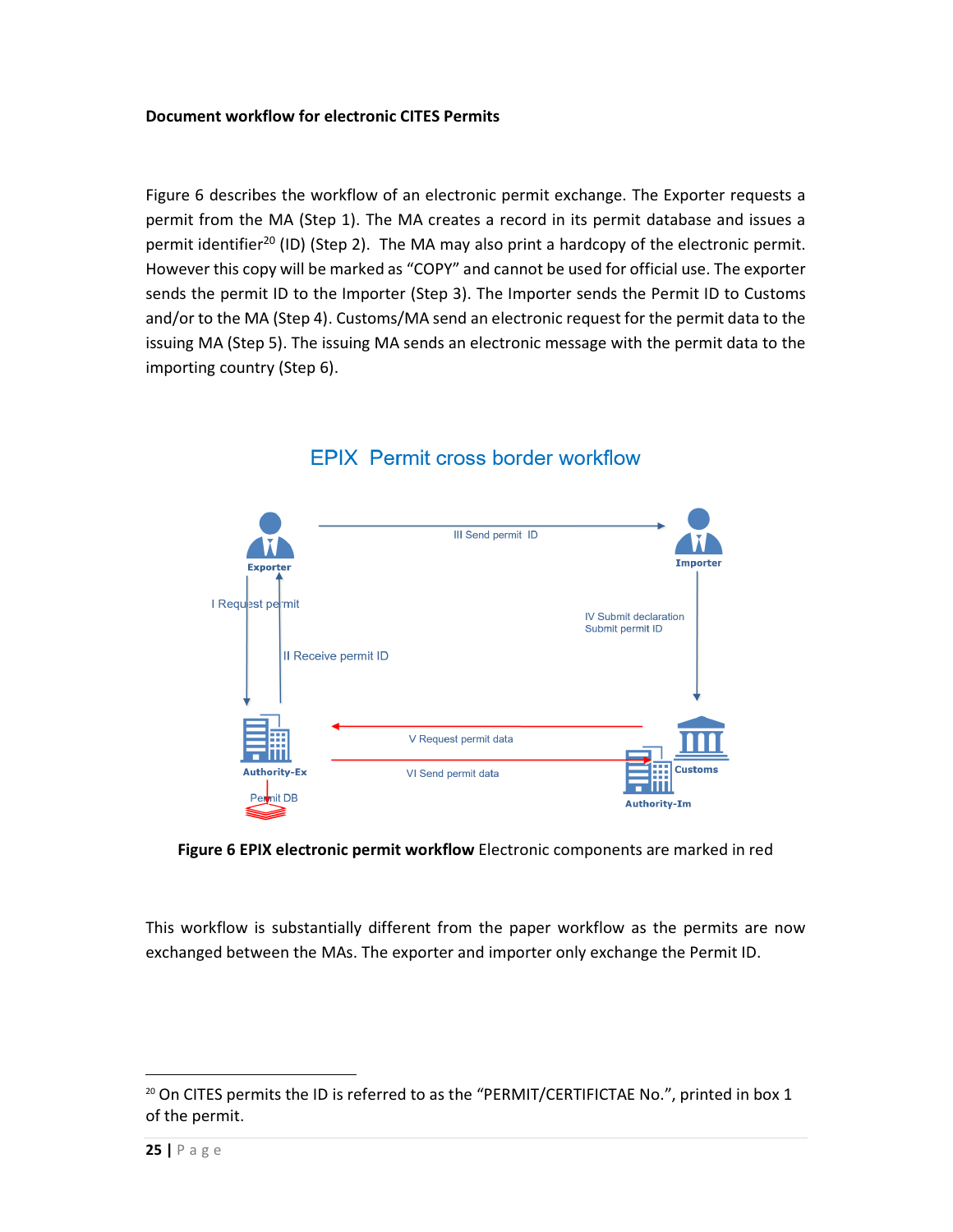This means that responsibilities for procuring and exchanging the permit and for data confidentiality now lies with the Authorities in both countries. The authorities are responsible to the trader for the success of the exchange.

As a result, electronic Permit information exchanges will create direct message exchange and collaborative processes between Government agencies of different countries. This will significantly improve control of trade in CITES listed species.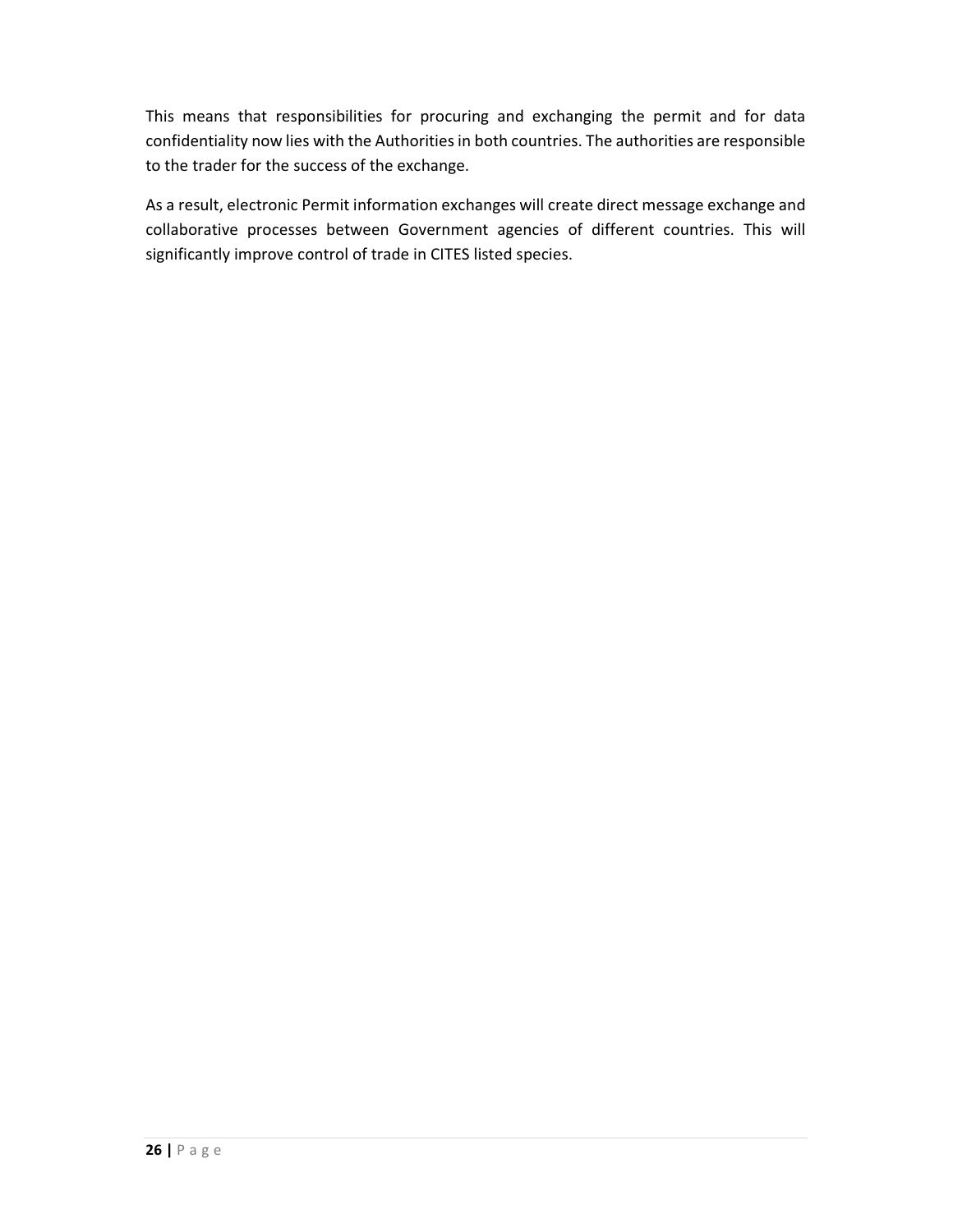# 8 The ASYCUDA eCITES system

The CITES Secretariat and UNCTAD have signed a Memorandum of Understanding<sup>21</sup> for the development of ASYCUDA eCITES, an electronic system to use electronic CITES permits. The software is an out-of-the-box CITES e-permitting system that can be configured to the specific needs of the country. It is implemented through a joint technical cooperation project between the Government agency, UNCATD and the CITES secretariat.

### About ASYCUDA

The Automated SYstem for CUstoms DAta (ASYCUDA) is a programme of the United Nations Conference for Trade and Development (UNCTAD). ASYCUDA provides an automated Customs Data Management System which implements all functions of modern Customs management for international trade, including declaration processing, risk management, scheduling of inspections, automated calculation of taxes and fees, electronic payment, reporting and Single Window development.

ASYCUDA has over 30 years' experience in supporting administrations around the world. It is installed in over 95 countries. The system has been continuously enhanced and integrates with state-of-the art information and communication technologies. In particular it is adapted to meet the challenges of developing countries when implementing automated procedures in their administrations.

The system takes into account international codes and standards developed by International Organisation for Standardisation (ISO), World Customs Organization (WCO), World Trade Organisation (WTO) and the United Nations, including those guiding the development and implementation of Single Window environments WCO and the UN Economic Commission for Europe (UNECE). ASYCUDA applies standards set by CITES for electronic permits (CITES ePermitting Toolkit<sup>22</sup>) and FAO IPPC recommendations on electronic SPS.

The ASYCUDA software is developed by the UNCTAD ASYCUDA Programme and is provided free of charge to the interested countries, in the framework of technical assistance and training projects.

<sup>21</sup> https://cites.org/eng/disc/coop.php

<sup>22</sup> https://cites.org/eng/prog/e/e-permitting-toolkit.php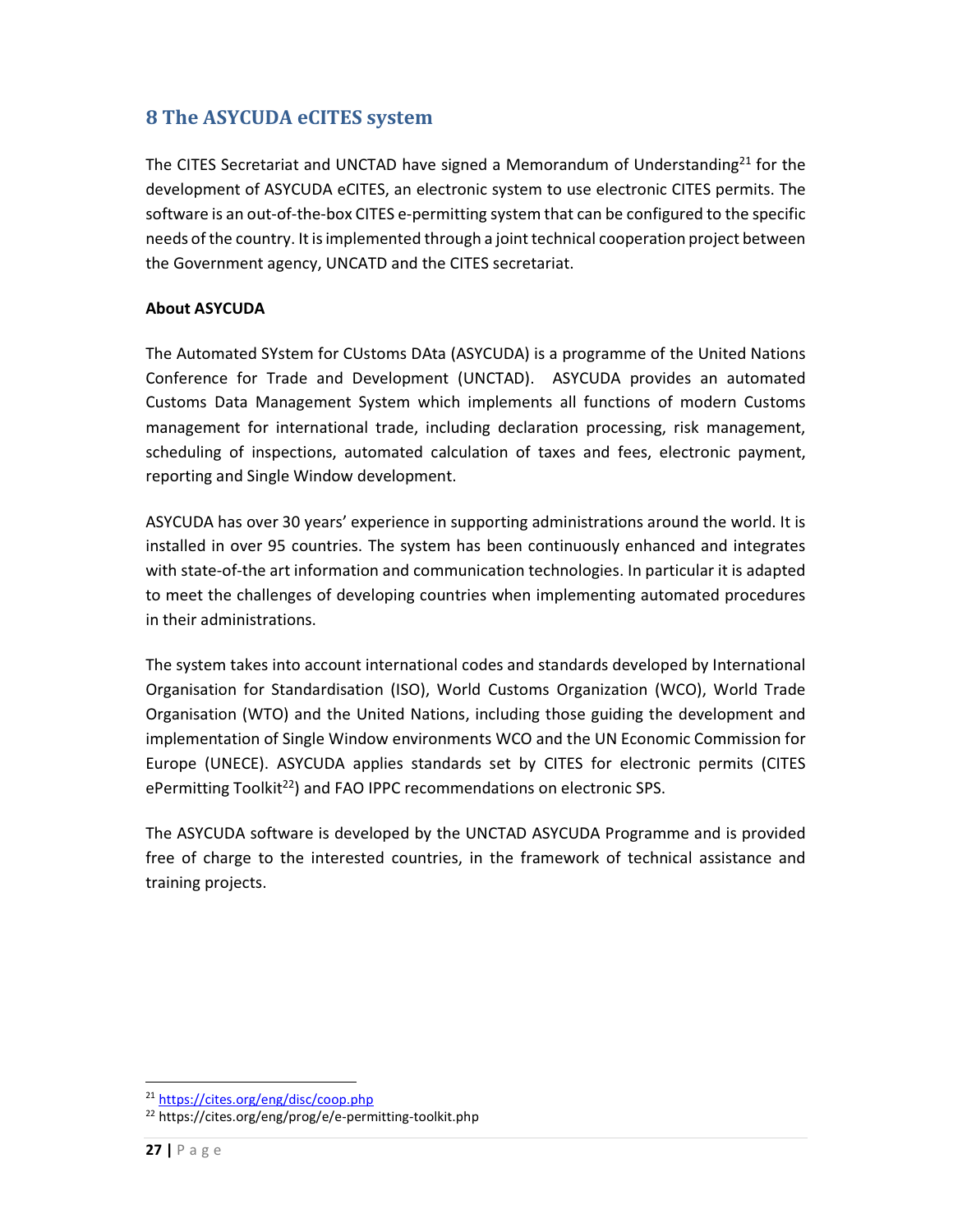### 8.1 The ASYCUDA eCITES software

The latest version of the system is ASYCUDA World. This version has been specifically developed to meet the requirements of all Government agencies that process licenses and permits for international trade. The ASYCUDA eCITES has been developed using ASYCUDA World.

ASYCUDA eCITES is based on a client - server architecture. The Client is an application that runs on a standard office computer. The Client application provides all functionality to the user such as entering a CITES permit request of browsing the list of approved permits. The server is a computer with a UNIX operating system which holds the data in a relational database. The server provides the clients with a central access to all information relating the CITES processing. For ASYCUDA eCITES high end office computer with a backup system is sufficient as a server. ASYCUDA client and server can run with different database and operating systems including free of charge Open Source based solutions<sup>23</sup>.

### 8.2 Hosting and mainlining the ASYCUDA eCITES technical platform

The ASYCUDA eCITES implements business functionality for automated processing of CITES permits. It can be implemented either as a component of an ASYCUDA Customs system, as a component of the National Single Window or at a stands alone system, depending on the preferences of country. The system can be implemented in any country including countries that do not use ASYCUDA for Customs data processing.

The modularity of ASYCUDA and the compatibility with the Customs system gives the possibility to adapt the technical implementation to the requirements of the country and the state of the implementation:

For example, in the early phases of an implementation the main focus is the adaptation of the eCITES system to the business requirements of the CITES Management Authority and the training of the users. At this phase the implementation of a reliable technical backend server with 24/7 availability would be an additional complication for the project. By applying a modular implementation approach it is possible to separate technical implementation issues

 $23$  Further information on the system requirements can be found on the ASYCUDA web site https://www.asycuda.org/awtechnology.asp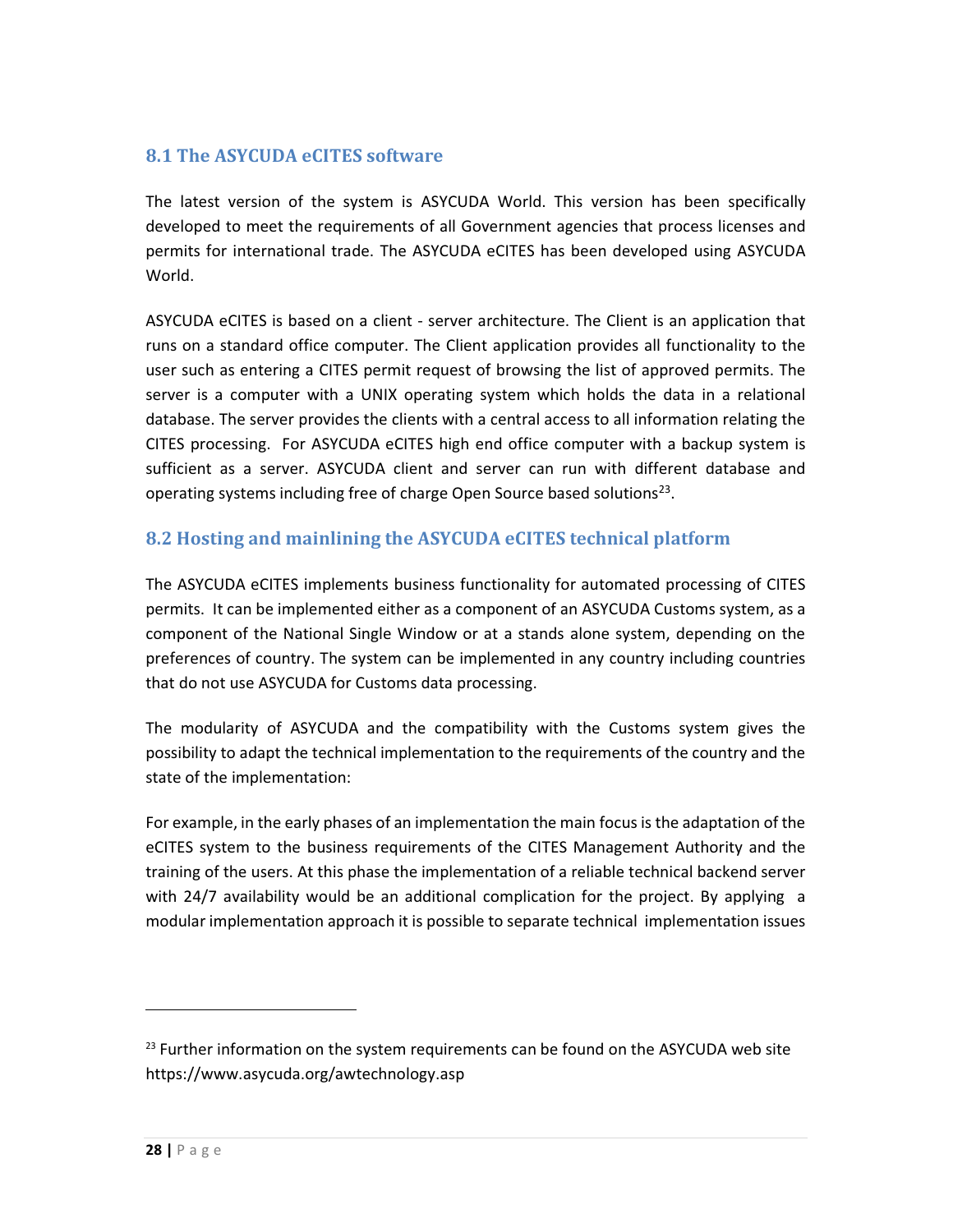from the business requirements and to focus on the technical implementation after the business needs of the CITES Management Agencies have been met.

In the following we outline two major technical implementation choices that countries have.

• Hosted Service: eCITES AYCUDA server is provided and maintained by the ASYCUDA project. All maintenance and configuration is provided by project experts. The servers is configured to meet the specific requirements of the national eCITES implementation. The server is physically located either in the ASYCUDA Gibraltar training centre or in another regional centre.

This solution allows the Management Authority to focus on the business requirements of the implementation first and avoid to get distracted by technical issues. As the implementation progresses the Management Authority can decide to build up a technical operations centre and to transfer a fully functional technical solution.

• eCITES Technical Operations Centre: The system is hosted and maintained by a technical group under the responsibility of the Management Authority. The main tasks of the Centre are to ensure availability of the system including maintenance of hardware and software, security, data backup, installation and test of new versions and technical support for client implementations. This requires extensive training of the technical experts in the operations centre.

It should be noted that combinations of the two approaches are possible. For example, in countries that use ASYCUDA for Customs there will be already a technical operations centre for ASYCUDA in the Customs administrations which provides 24/7 availability of the Customs system. The technical requirements for eCITES support are essentially the same as for the Customs support. If a service agreement with Customs can be reached then this Centre could also provide eCITES Technical Operations Centre which will provide significant synergies.

From a technical perspective ASYCUDA eCITES and ASYCUDA Customs are based on the same software development platform and hardware requirements. Countries that use ASYCUDA World for Customs may conclude a service level agreement with their Customs department to provide technical support and maintenances for eCITES.

### ASYCUDA eCITES Software License

The ASYCUDA license agreement provides countries with all rights to use the software including access to the source codes and the right change and further develop the system.

The eCITES software is available to all UN member states for free in the framework of a technical assistance/training project. The technical assistance project will include components such as system analysis and configuration, implementation support, training and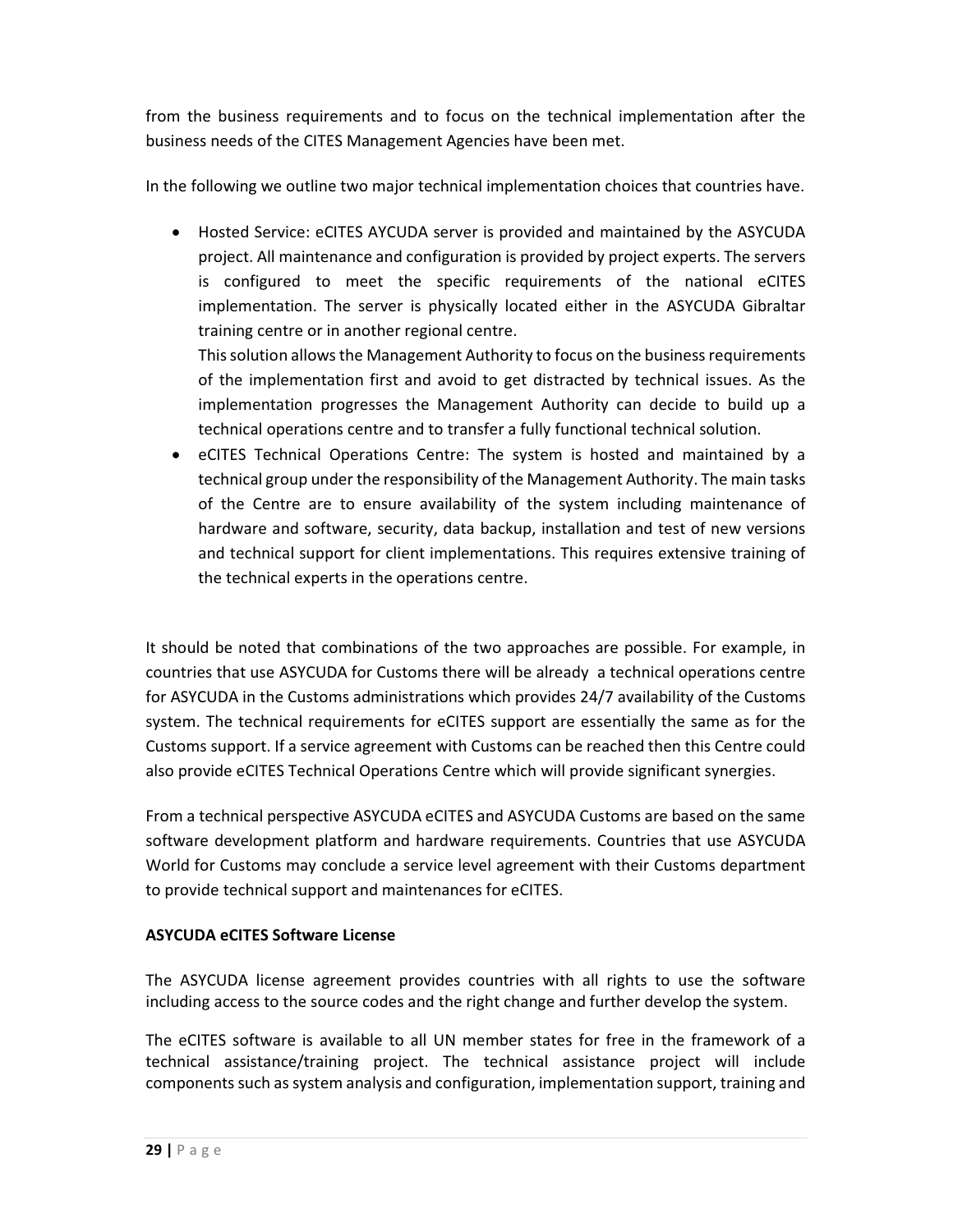maintenance assistance. This services are made available on a cost recovery basis were countries pay for staff salaries and costs associated with travel.

### 8.3 Steps in an ASYCUDA eCITES implementation

Each implementation of ASYCUDA eCITES consists of four major components: Project preparation, analysis of business processes, system configuration and implementation, capacity building of rollout and post implementation support:

### 1. Stakeholder consultation, project scope and project launch

The project is presented to the relevant stakeholders in the country. The objectives and the scope of the project is discussed with the stakeholders and approved.

### 2. Functional requirements , system configuration and implementation

CITES business processes and workflows that will be automated are analysed and documents. The methodology used in Business Process Analysis (BPA) which is a formal methodology to do document a workflow. BPA is described in a Guide<sup>24</sup> developed jointly by UNECE and ESCAP and widely used for automation of trade procedures. During a BPA a team of analysts with conduct interviews with relevant stakeholders and document user requirements, information flows and legal and administrative requirements to specify the functional requirements of the system.

The ASYCUDA eCITES module is configured to meet the functional requirements. This includes configuration of control tables and development of national code lists, testing of software with live data, implementation in pilot sites and rollout.

### 3. Capacity building and training

Automation of business processes will always require adaptation of new procedures and a change of work flows. Along with the system implementation the project will provide capacity building and training of users to facilitate the integration of the new system into the existing work processes of the Management Authority.

### 4. Post-implementation support

Occasional support required to address issues encountered and to adapt the system to changes.

-

<sup>&</sup>lt;sup>24</sup> UNNEXT Business Process Analysis Guide http://unnext.unescap.org/tools/business\_process.asp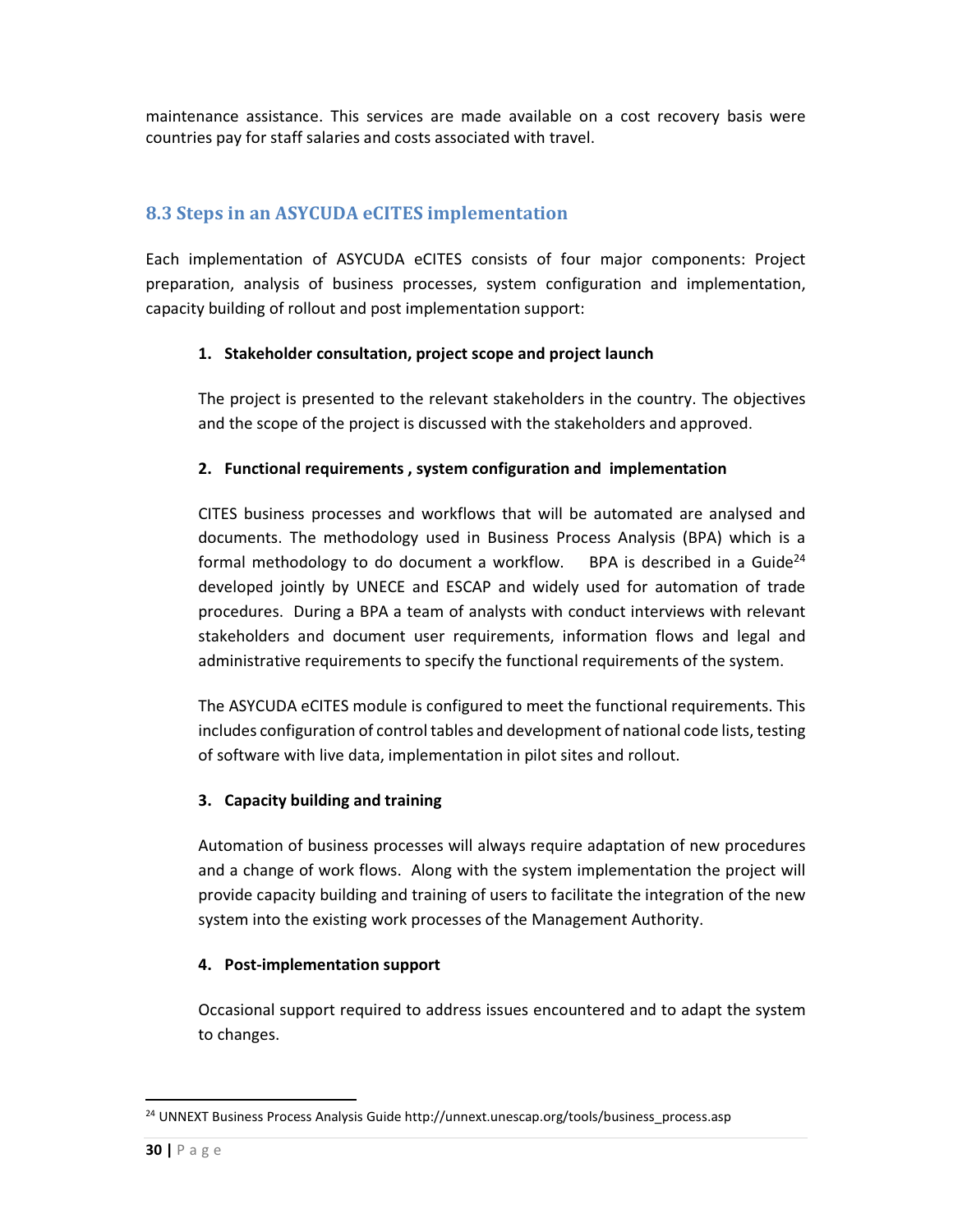In a stepwise implementation project these three tasks will be required for each project phase; however time and resources required may greatly diminish as the project advances.

### 8.4 Sample cost plan of an ASYCUDA eCITES implementation

The estimated cost of a specific country project could vary significantly depending on the scope of the implementation, the number of agencies that will be integrated in the eCITES system, the CITES processes that are automated and the requirement of capacity building and support. There may be also opportunities to leverage synergies, for example with exiting ASYCUDA projects in the country, ASYCUDA Regional Support Centres and Centres of Excellence which would significantly reduce costs.

The following table contains a sample cost plan for a medium sized implementation focussing on implementation.

| <b>Activity</b> |                                                                                                                                                                                                                                                                                                                                                  | <b>Outcomes</b>                                                                                                                                                                                                                       | Cost type (calculated at UN<br>rates)                                                                                                                                                                                                      |
|-----------------|--------------------------------------------------------------------------------------------------------------------------------------------------------------------------------------------------------------------------------------------------------------------------------------------------------------------------------------------------|---------------------------------------------------------------------------------------------------------------------------------------------------------------------------------------------------------------------------------------|--------------------------------------------------------------------------------------------------------------------------------------------------------------------------------------------------------------------------------------------|
| 1.              | Project preparation, functional<br>requirements and stakeholder<br>support<br>Stakeholder<br>awareness<br>raising workshop<br>stakeholder<br><b>Initial</b><br>consultation<br>High<br>level<br>project<br>implementation plan<br>Launching workshop                                                                                             | Launching workshop<br>$\bullet$<br>High<br>level<br>project<br>$\bullet$<br>document<br>Stakeholder support and<br>$\bullet$<br>project start                                                                                         | return airfare and DSA for<br><b>ASYCUDA and CITES staff</b><br>2 week on site (ASYCUDA)                                                                                                                                                   |
| 2.              | <b>Rollout and implementation</b><br>Business Process Analysis<br>a)<br>(as-is and to-be)<br>installation,<br>b)<br>ICT<br>customisation,<br>piloting,<br>rollout<br>integration,<br>and<br>associated<br>technical<br>training of the national<br>team<br>Training<br>of<br>the<br>c)<br>Management<br>Authority,<br><b>Customs and traders</b> | workflow<br>Process and<br>$\bullet$<br>description<br>Agreement<br>new<br>$\bullet$<br>on<br>procedures<br>and<br>workflows<br>ICT implementation<br>$\bullet$<br>Pilot completed<br>$\bullet$<br>Local experts trained<br>$\bullet$ | Length of period very much<br>depends<br>specific<br>on<br>conditions/environment<br>Travel and 1 month staff<br>a)<br><b>DSA</b><br>b) Travel and 1-2 months'<br>staff DSA,<br>Travel and 1.5 - 2.5<br>c)<br>months' staff DSA on<br>site |
| 3.              | Utilization and annual report<br>Dedicated<br>preparation:<br>technical assistance and support                                                                                                                                                                                                                                                   |                                                                                                                                                                                                                                       | 1-2 weeks' staff DSA on site                                                                                                                                                                                                               |
| 4.              | Post-implementation: remote<br>technical assistance and support                                                                                                                                                                                                                                                                                  |                                                                                                                                                                                                                                       | No cost associated (free of<br>charge)                                                                                                                                                                                                     |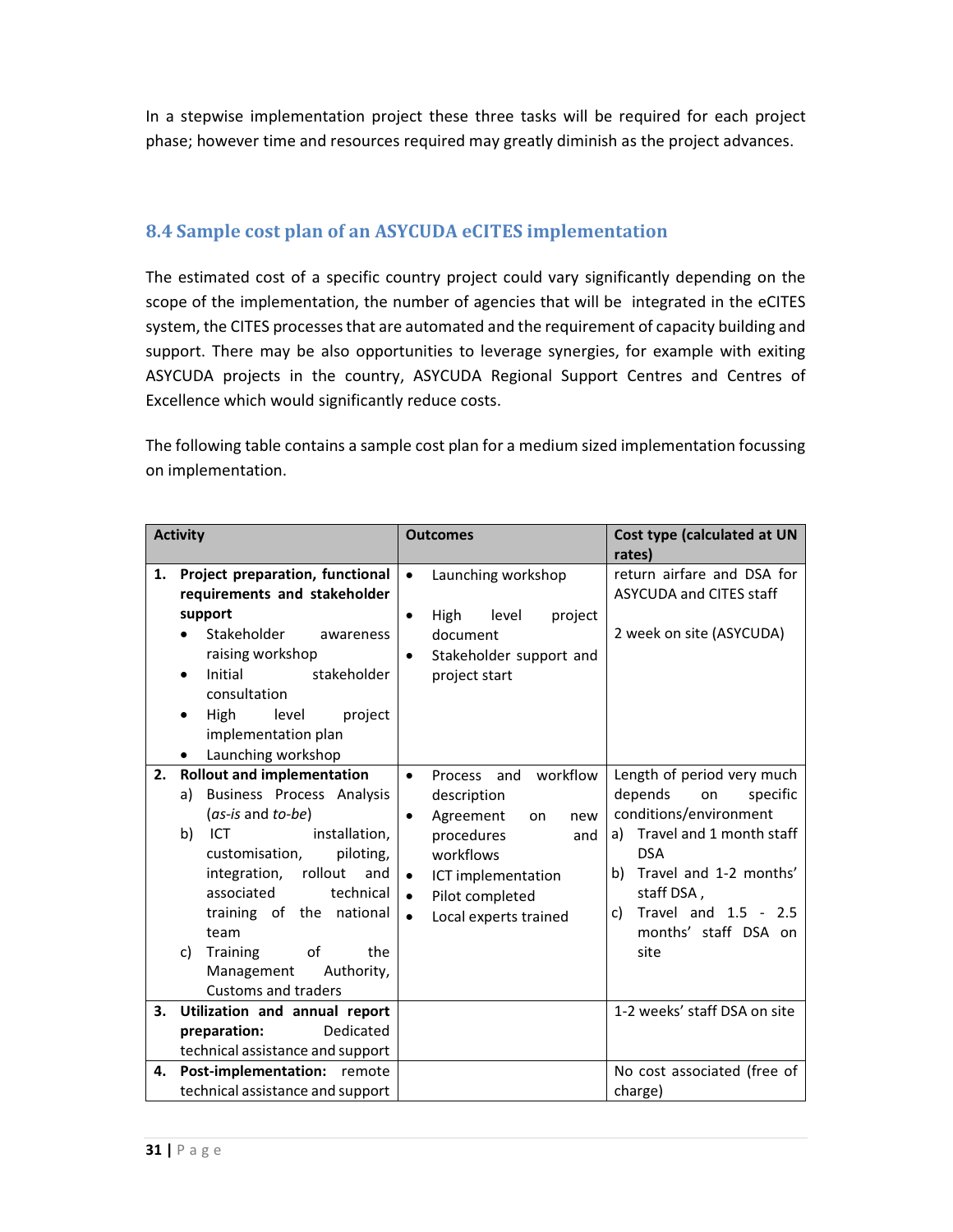#### Duration and cost of the project

The initial rollout and support of the project, including installation, customisation in the national language/environment, configuration and training of end-users) should take between 6 months to one year. Based on the above, the cost of a standard eCITES project is estimated at around 200,000 USD for a medium sized country.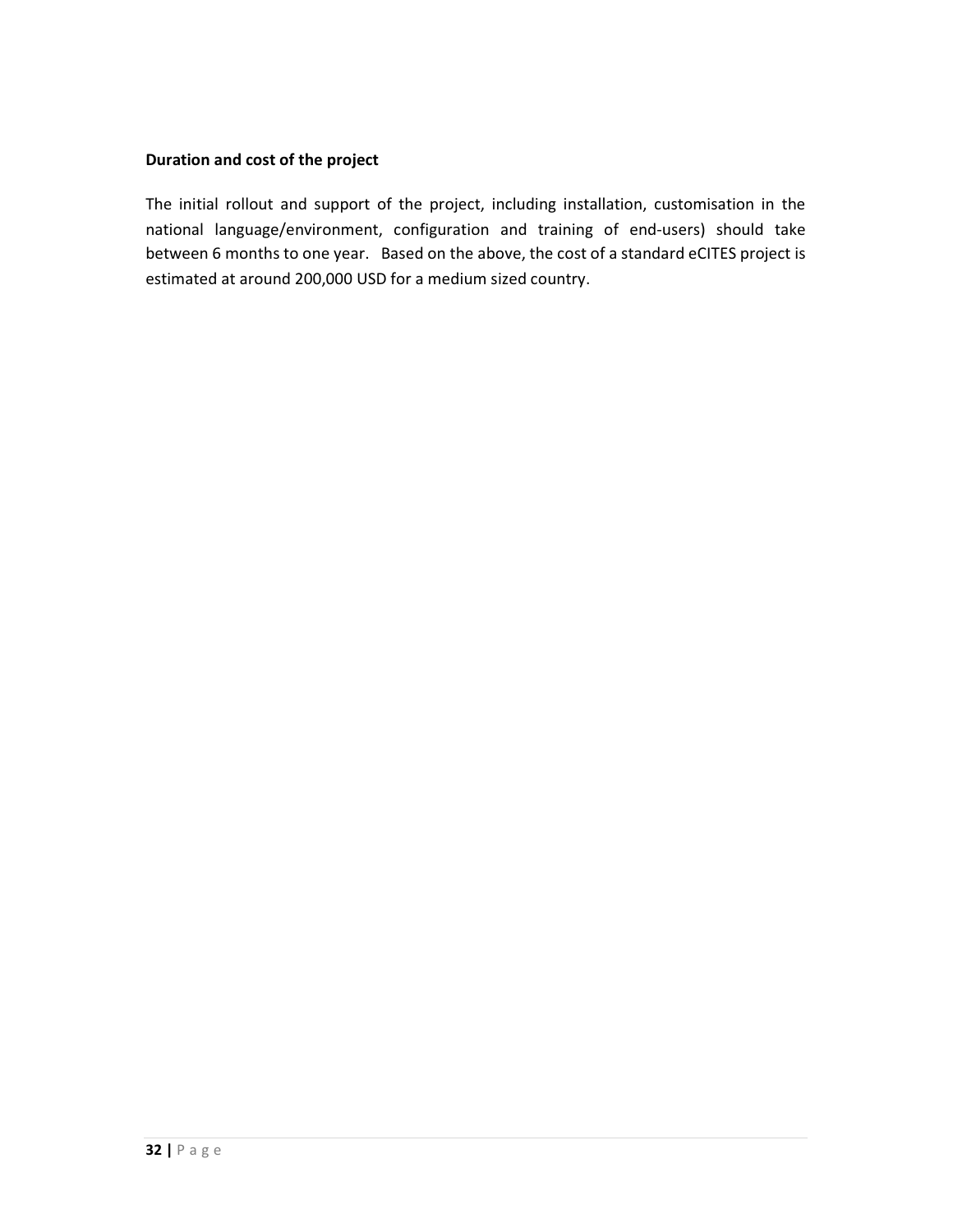### Annex

### Annex 1Strategy for migration from paper permits to electronic permits

There are many aspects that need to be considered when switching from paper documents to electronic documents. We provide here a short discussion of important aspects of paperless trade from a CITES perspective.

#### Use of trade documents in international trade

Paper based trade documents have been in use for thousands of years in international trade. Traders, Government officials and the legal and regulatory systems have long established methods and accepted business practice to authenticate, approve, transfer, process and archive paper documents.

Globalization of trade, the increased trade volumes and the need for better control of global trade requires new solutions to exchange and process trade information. Increasingly business processes are simplified and automated and information is exchanged and processed with support of automated systems. Therefore governments and trade are now looking for ways to move from exchange of paper documents towards exchange of information through electronic documents<sup>25</sup>.

Definition: An electronic **document** is a digital record were the information is stored in a structured format and can be retrieved in a structured format.

A CITES electronic permit is an example of such an electronic document because an application can retrieve, for example, the "Name and Address of the exporter" in the Permit. Contrary, a photocopy, fax or the scan of a CITES permit is not an electronic document but rather an "electronic image" of the paper permit.

Information exchange through electronic trade documents is a relative new instrument in international trade. Today, the standards for electronic document exchange through are already fairly advanced and globally accepted. Recommendations and guidance on the use of electronic documents are provided by UNECE and WCO and, in the case of CITES permits, through the CITES ePermitting standard.

On the contrary, few globally accepted standards are available on legal aspects of electronic document exchange in particular on electronic signatures, authentication and nonrepudiation of electronic documents in a cross border context. Therefore projects implementing electronic trade documents need to look for technical solutions and work flows that are acceptable with prevailing business practice and the legislation. For the change from paper to electronic permits this means that electronic documents cannot completely replace paper documents. Rather there will always be areas of the supply chain were only paper documents can be used.

-

<sup>&</sup>lt;sup>25</sup> Alternative terms often used are « paperless trade » and « dematerialization of trade documents »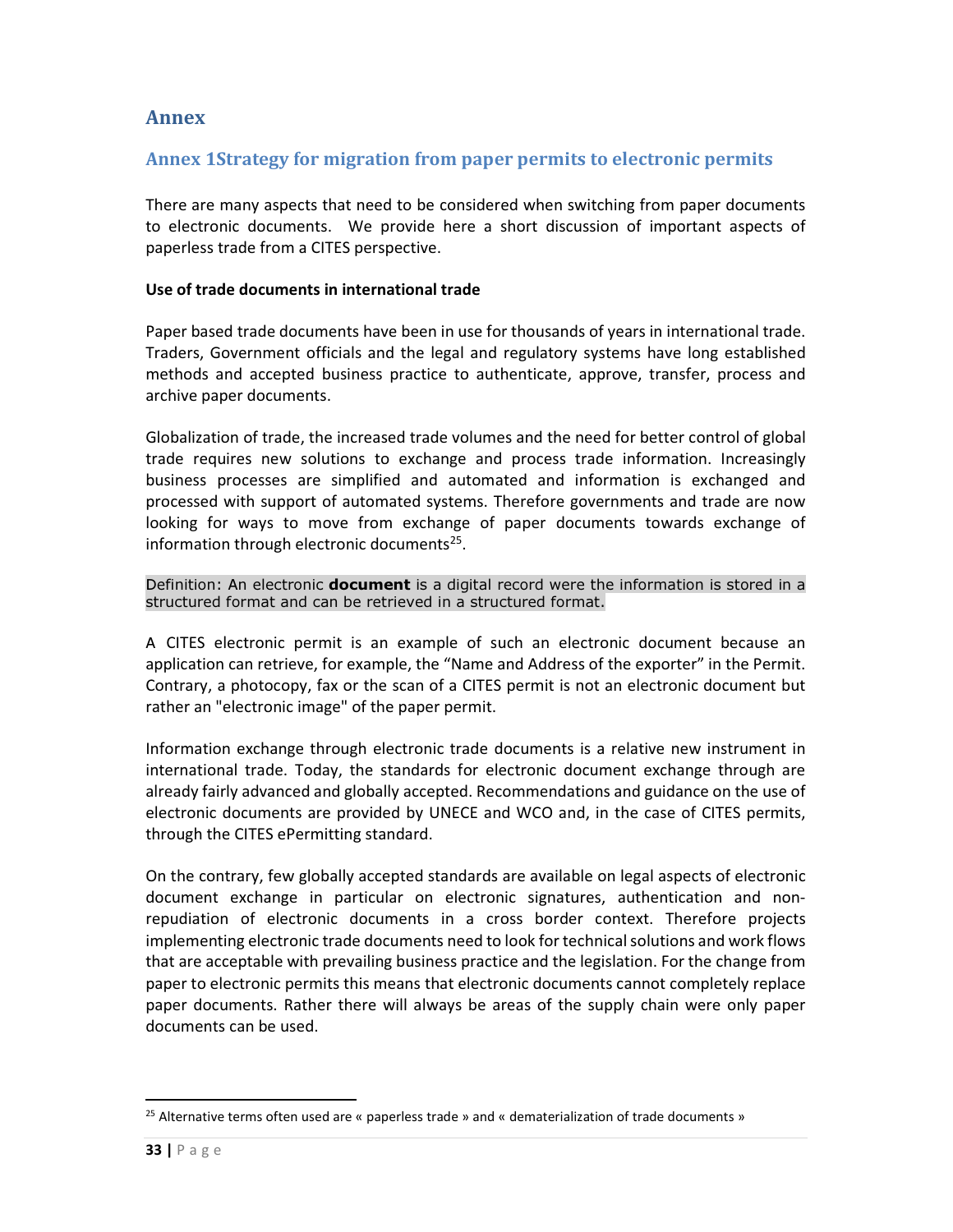This leads to the implementation of **dual systems** were information is exchanged in electronic format between some stakeholders while at the same time the paper document continues to be used by those parties that are not ready to use the electronic documents. The transition from paper to electronic documents becomes a stepwise process were electronic documents gradually support more and more business processes stakeholders while the paper document is gradually phased out.

### A recommended strategy for migrating towards use electronic CITES permits

The CITES convention includes a high level description of the workflow of the document both in the national and international level:

- National workflow: the permit is issued by the Management Authority and later endorsed by Customs. There requires update and authentication of the permit.
- International workflow: The convention describes responsibilities parties in the importing and exporting countries when processing the permits.

The present paper based workflow implies that there is a "paper original" of the permit and that the workflow is reflected by amendments made by Customs on the paper permit.

This has important implications when electronic documents are used in a dual system: Parties have to agree whether the paper or the electronic document is considered as the "original" otherwise the paper and the electronic permit could be used for two distinct transactions. The issue is further complicated by the fact that it is very simple to create a large number of electronic permits by copying the electronic file.

Different approaches to this problem exist. One obvious approach would be that both importing and exporting country agree that only the electronic permit is considered to be the original. This is the objective of the current Electronic Permit Information Exchange (EPIX) work stream. As EPIX requires extensive legal and technical arrangements this solution is only feasible for countries with very advanced and established eBusiness environments.

For countries that approach electronic CITES permits we recommend instead to commence with a simplified approach using a *dual paper and electronic CITES permitting system* were stakeholders gradually move from use of CITES paper permits to electronic CITES permits.

The Management Authority stores all permits in a central, trusted database which allows remote access, for example through the Internet. This database will also store information whether the (paper or electronic) permit has been used for an export or import transaction.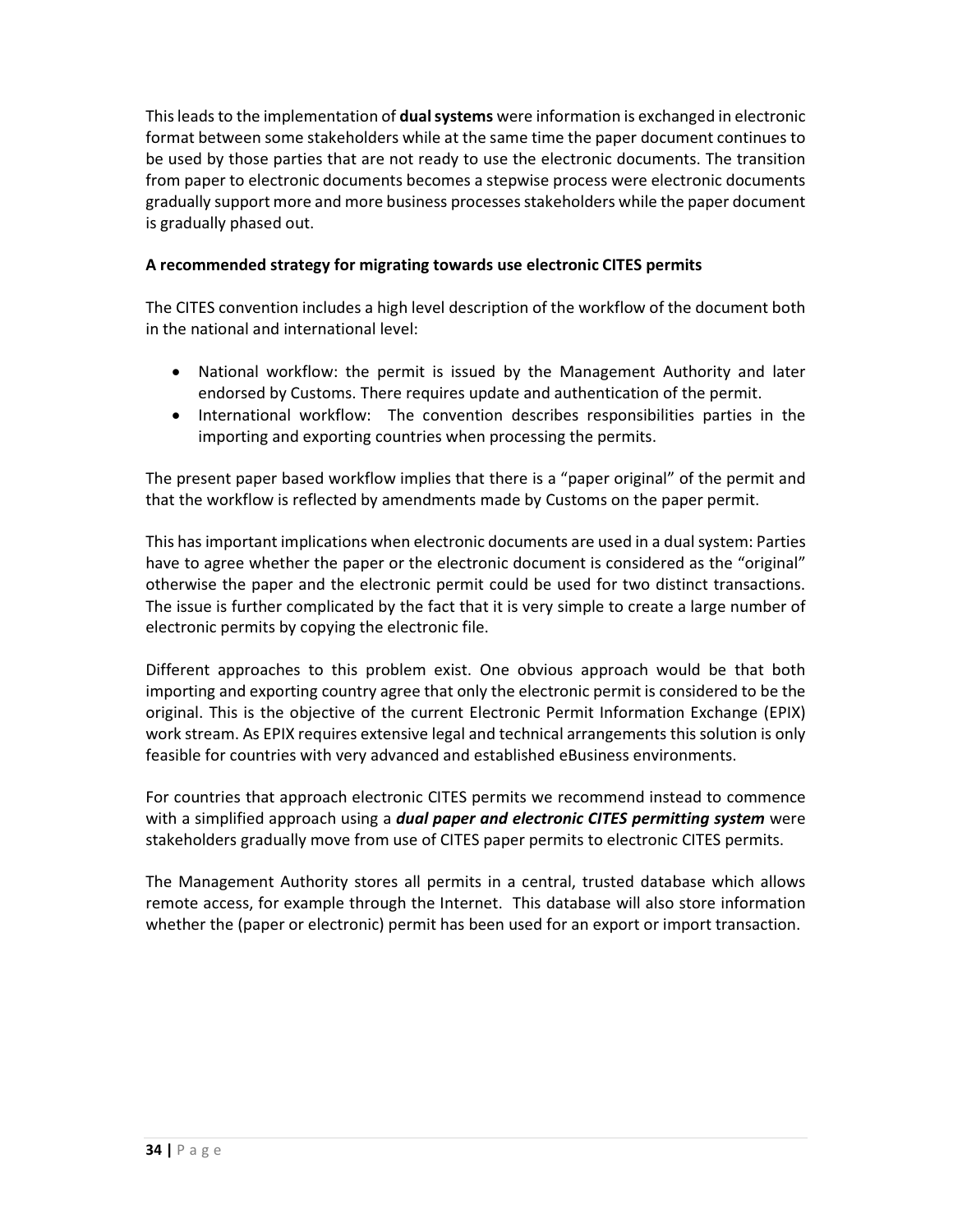Copies of the permit can be used by the stakeholders. If there is doubt on the validity of a permit the stakeholder can access the central database and compare the paper or electronic copy with the data in the trusted database of the Management Authority.

#### A strategy for migration from paper to electronic permits

#### The recommended strategy for the introduction of electronic CITES permits is to

- Implement a dual system using paper and electronic CITES permits. The paper permit is considered as the "original". The use of the electronic permits for the business processes is implemented in a stepwise approach. In each step a new group of stakeholders switches from paper permit to electronic permit.
- The long-time objective is to base all business processes on the electronic CITES permit.
- The electronic CITES permit is stored within a controlled and safe environment. We suggest that the original and trusted record is kept in a database of the CITES Management Agency. This certificate is considered as "trusted".
- Authorized users such as Customs and foreign Management Agencies can consult this database to retrieve the electronic certificate.
- Parties shall make every effort to keep status of paper and electronic document synchronised, i.e. updates on the paper document are also reflected on the electronic permit in the trusted database.

This strategy allows for a phased implementation were stakeholders can adopt electronic permits based on their individual technical, legal and institutional readiness.

A typical scenario for use of electronic CITES permits in a dual system would look as follows:

Example: An exporter has made an electronic request for a CITES permit. The Management Authority inspects the consignment and issues a paper and electronic CITES permit. The CITES permit is identified by a unique key (permit/certificate number). All data is recorded in the database of the Management Authority.

The exporter submits the electronic CITES permit as supporting document together with the Customs declaration to Customs. If Customs sees a need to validate the integrity of the permit, for example to check whether the permit is still valid, the Customs officer can log into the database of the Management Authority and compare the original data in the database with the data presented by the trader.

One variant of this approach is that the exporter does not at all submit the electronic permit. Rather the exporter provides Customs with the permit number. If the Customs officer or the Customs IT system needs access to the electronic permit they will download the (trusted and original data) from the database of the Management Authority.